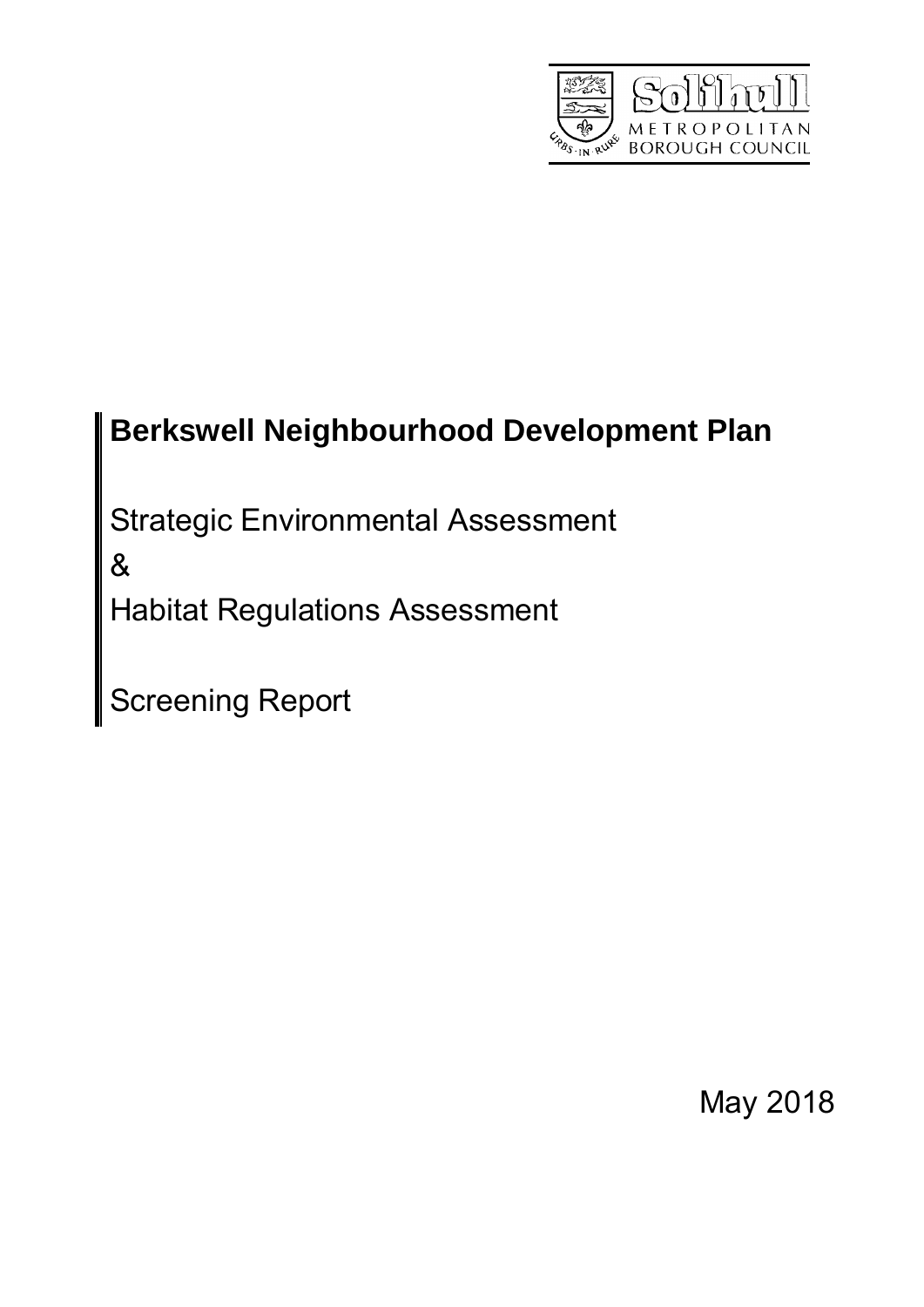# **Contents**

|    |                                                                                       | Page           |
|----|---------------------------------------------------------------------------------------|----------------|
| 1. | <b>Introduction</b>                                                                   | 1              |
|    | Introduction                                                                          | 1              |
|    | The Berkswell Neighbourhood Development Plan                                          | 1              |
| 2. | <b>Legislative Background</b>                                                         | 5              |
|    | Introduction                                                                          | 5              |
|    | The Requirement for Strategic Environmental Assessment                                | 5              |
|    | The Requirement for Habitat Regulations Assessment                                    | 6              |
| 3. | <b>Strategic Environmental Assessment Screening</b>                                   | $\overline{7}$ |
|    | Criteria for Assessing the Effects of the Berkswell Neighbourhood<br>Development Plan | $\overline{7}$ |
|    | Assessment                                                                            | $\overline{7}$ |
|    | <b>Screening Outcome</b>                                                              | 10             |
| 4. | <b>Habitat Regulations Assessment</b>                                                 | 11             |
|    | Introduction                                                                          | 11             |
|    | <b>Relevant Natura 2000 Sites</b>                                                     | 11             |
|    | <b>Screening Outcome</b>                                                              | 13             |
| 5. | <b>Summary and Conclusions of the Screening Assessments</b>                           | 14             |
|    | Summary                                                                               | 14             |
|    | <b>Strategic Environmental Assessment</b>                                             | 14             |
|    | <b>Habitat Regulations Assessment</b>                                                 | 14             |

### **Appendices**

- 1 Assessment of the Berkswell Neighbourhood Development Plan draft policies and general conformity to the adopted Solihull Local Plan and Gypsy and Traveller Site Allocations Plan
- 2 Extract from Solihull MBC Local Development Framework Core Strategy (now the Solihull Local Plan) Habitat Regulations Appropriate Assessment Stage 1: Further Screening Report
- 3 Extract from Solihull Metropolitan Borough Council Local Development Framework Core Strategy (now the Solihull Local Plan) Habitat Regulations Appropriate Assessment Stage 1: Additional Screening to consider Gypsy and Traveller Site Allocations Development Plan Document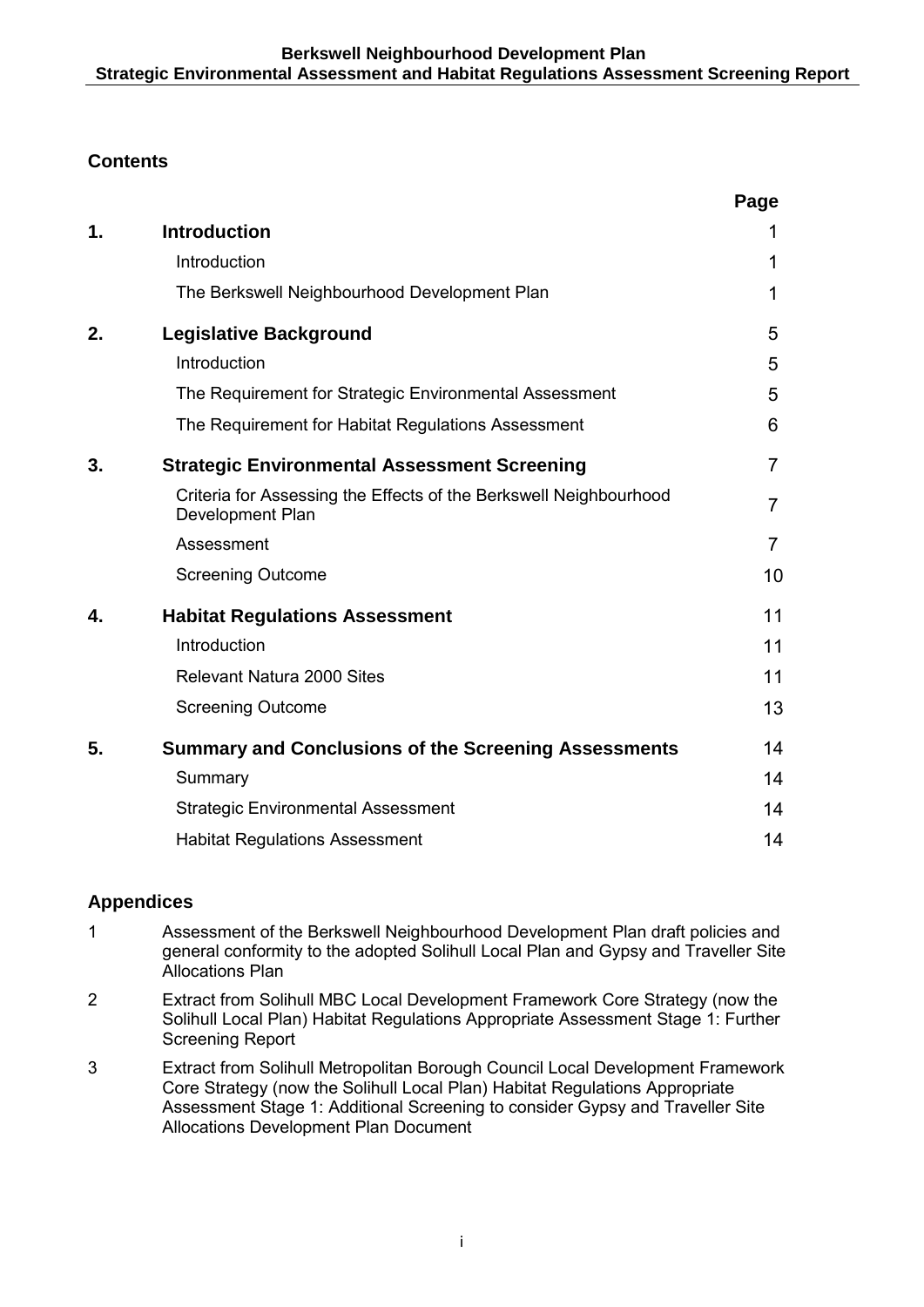# **1. INTRODUCTION**

### **1.1. Introduction**

- 1.1.1 This screening report is designed to determine whether the contents of the Berkswell Neighbourhood Development Plan (hereafter referred to as Berkswell NDP) requires a Strategic Environmental Assessment (SEA) in accordance with the European Directive 2001/42/EC and associated Environmental Assessment of Plans and Programmes Regulations 2004; and / or a Habitat Regulations Assessment (HRA) in accordance with Article 6(3) and (4) of the EU Habitats Directive.
- 1.1.2 Berkswell Parish Council has commenced preparation of a Neighbourhood Plan and has provided a number of policy iterations for Solihull Council's informal comments. The Parish Council has recently undertaken a non-statutory consultation, and having made changes to the Neighbourhood Plan, is about to embark on pre-submission consultation and publicity of the Neighbourhood Plan in accordance with Regulation 14 of Neighbourhood Planning (General) Regulations 2012. This pre-submission consultation draft version of the Plan has formed the basis of this screening opinion.

### **1.2. The Berkswell Neighbourhood Development Plan**

- 1.2.1 The Neighbourhood Plan applies to the Parish of Berkswell in the Borough of Solihull. The Parish includes part of the settlement of Balsall Common, the village of Berkswell, and a number of smaller settlements and scattered farms.
- 1.2.2 The Parish is mostly rural and designated as Green Belt, although Balsall Common is inset, with a railway station providing services to Birmingham, Coventry and London. Berkswell village dates from Saxon times and includes the Church of St. John the Baptist. The village is protected by Conservation Area designation. Development within the Parish has mostly been focussed on the edge of Balsall Common.
- 1.2.3 The Berkswell NDP will set out how the people of Berkswell Parish wish to see their community develop in the future. Drawing on the evidence base and community feedback, it sets out what the area is like currently, identifies opportunities and key issues for the future, and establishes a long term Vision for the area.
- 1.2.4 The draft plan sets out twelve objectives under four main topics to deliver the Vision, which are summarised as follows:
	- **Housing** Providing for the needs of young people and older residents wishing to downsize, and promoting high quality design.
	- **Landscape Character and Rural Area** Ensuring high quality landscaping to integrate new development with existing, retaining wildlife habitats and rural areas, and conserving Berkswell village and other heritage assets.
	- **Accessibility and Infrastructure** Promoting improved and safe accessibility to public transport and for walking, cycling and horse riding, improving vehicular flows, providing adequate off-road parking, supporting improved community facilities, and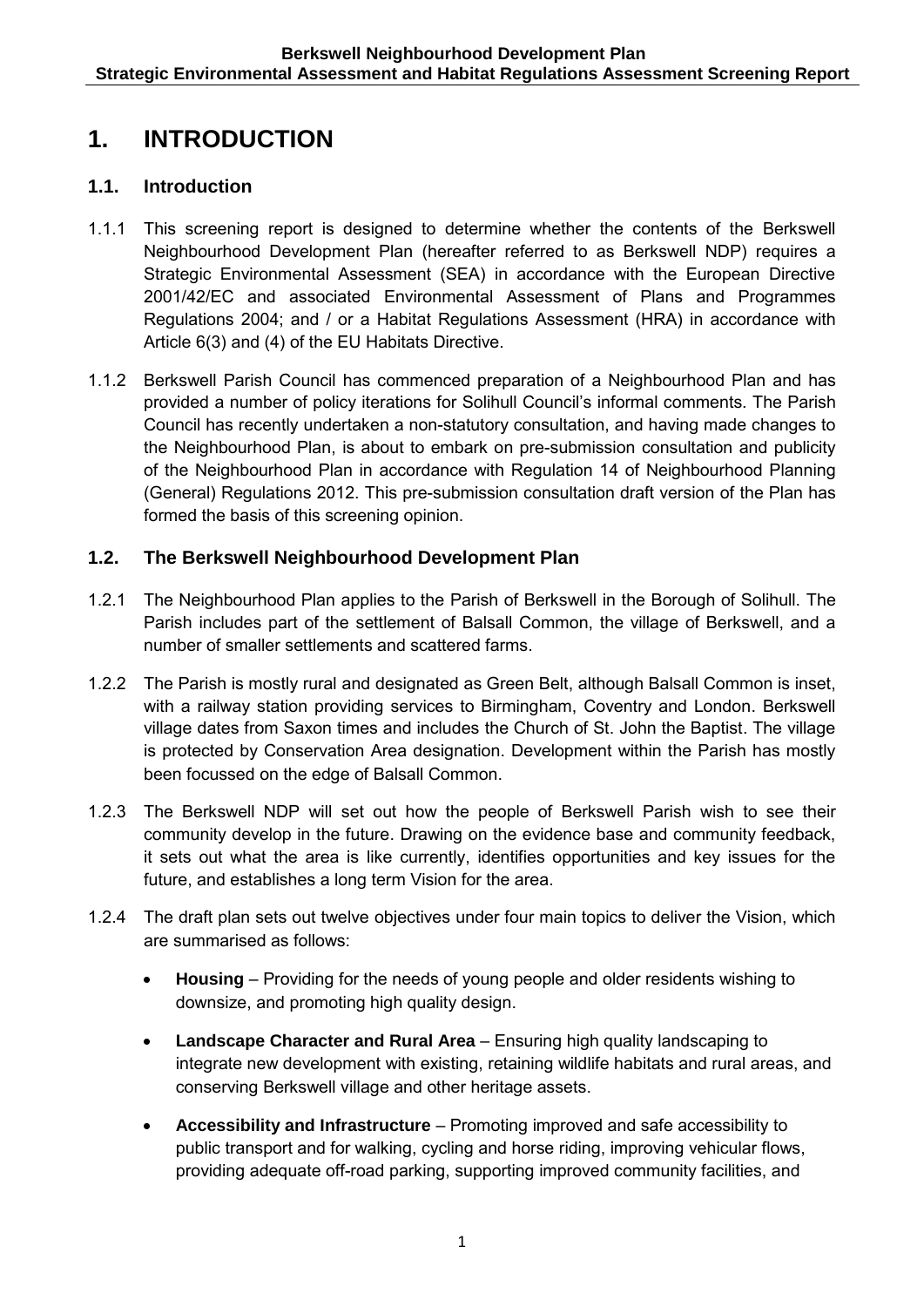encouraging provision of infrastructure for health, wellbeing, leisure and community for all.

- **Business** Supporting investment to meet the needs of local businesses including farming whilst avoiding adverse impact on rural roads, and working with Balsall Parish Council to improve Balsall Common shopping area.
- 1.2.5 These objectives provide the basis for ten policy areas in the draft Plan. No site allocations are proposed in the draft Plan.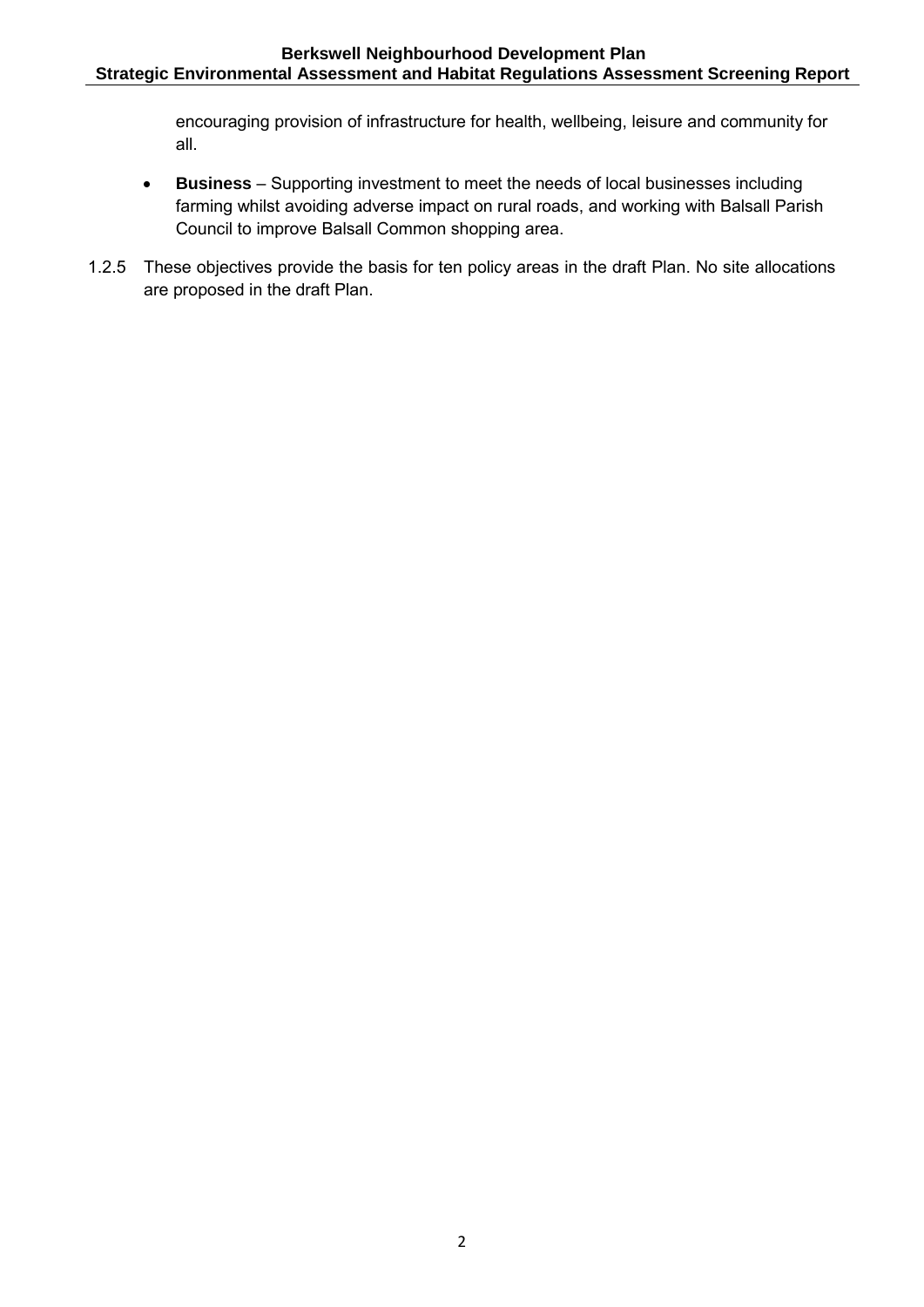1.2.6 The Neighbourhood Plan proposes policies on the following topics:

| <b>Housing in</b><br><b>Balsall Common</b> | <b>Housing in</b><br>the Rural<br><b>Area</b> | <b>Rural Area and</b><br>Landscape<br><b>Character</b> | <b>Berkswell</b><br><b>Conservation Area</b> | <b>Agricultural Buildings</b>                 | <b>Accessibility and</b><br><b>Infrastructure</b>     | <b>Business</b>                            |
|--------------------------------------------|-----------------------------------------------|--------------------------------------------------------|----------------------------------------------|-----------------------------------------------|-------------------------------------------------------|--------------------------------------------|
| General<br><b>Principles</b>               | Affordable<br>Housing in<br><b>Berkswell</b>  | Landscape<br>Character                                 | Design                                       | Reuse or Conversion                           | <b>Extension of Rail</b><br><b>Station Facilities</b> | Development<br><b>Guidelines</b>           |
| Layouts and<br>Accessibility               | Meeting Local<br>Needs                        | <b>Built Character</b>                                 | <b>New Buildings</b>                         | <b>Materials</b>                              | <b>Standards for New</b><br>Housing                   | <b>Working from Home</b>                   |
| Landscaping and<br>Drainage                | Impact on<br>Character                        | <b>Heritage Assets</b>                                 | <b>Extensions</b>                            | <b>Extensions and New</b><br><b>Buildings</b> | <b>Cycle Parking and</b><br>Storage                   | Extensions to<br>Residential<br>properties |
| <b>Building Design</b>                     |                                               | <b>Local Green</b><br><b>Spaces</b>                    | Conversions                                  | Access and Landscaping                        | Links to Footpaths<br>and Cycle Routes                |                                            |
| <b>Housing Mix</b>                         |                                               |                                                        | Views and Open<br><b>Spaces</b>              |                                               | Landscaping                                           |                                            |
| <b>Natural</b><br>Environment              |                                               |                                                        |                                              |                                               | Design and Lighting                                   |                                            |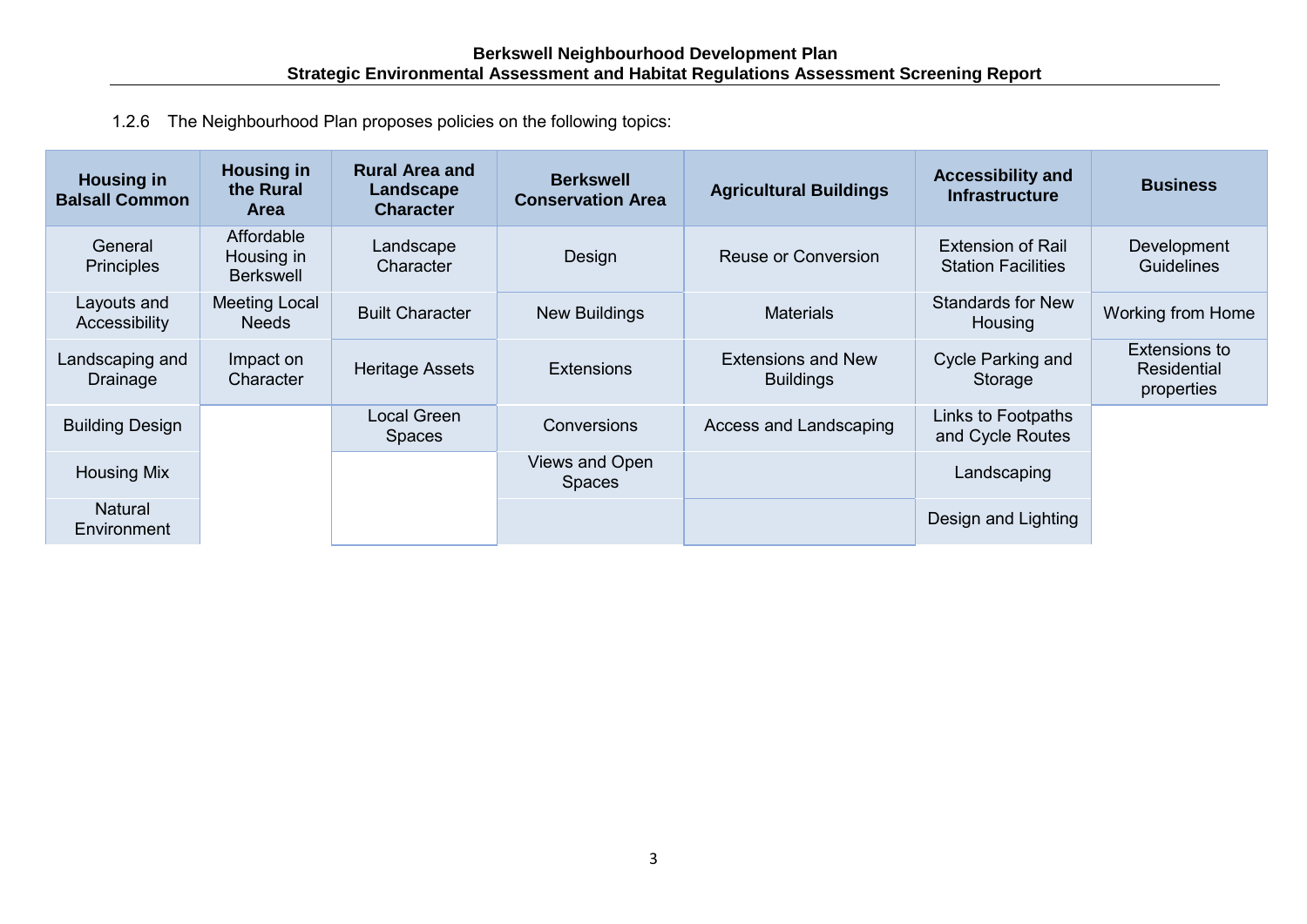1.2.7 Section 2 of this document sets out the legislative background to SEA and HRA and outlines the regulations that require the need for this screening exercise. Section 3 provides a screening assessment of the likely significant environmental effects of the Berkswell NDP and whether there is a need for a full SEA. Section 4 provides a screening assessment of the likely significant effects of the implementation of the Berkswell NDP and the need for a HRA. Section 5 provides a summary and conclusions.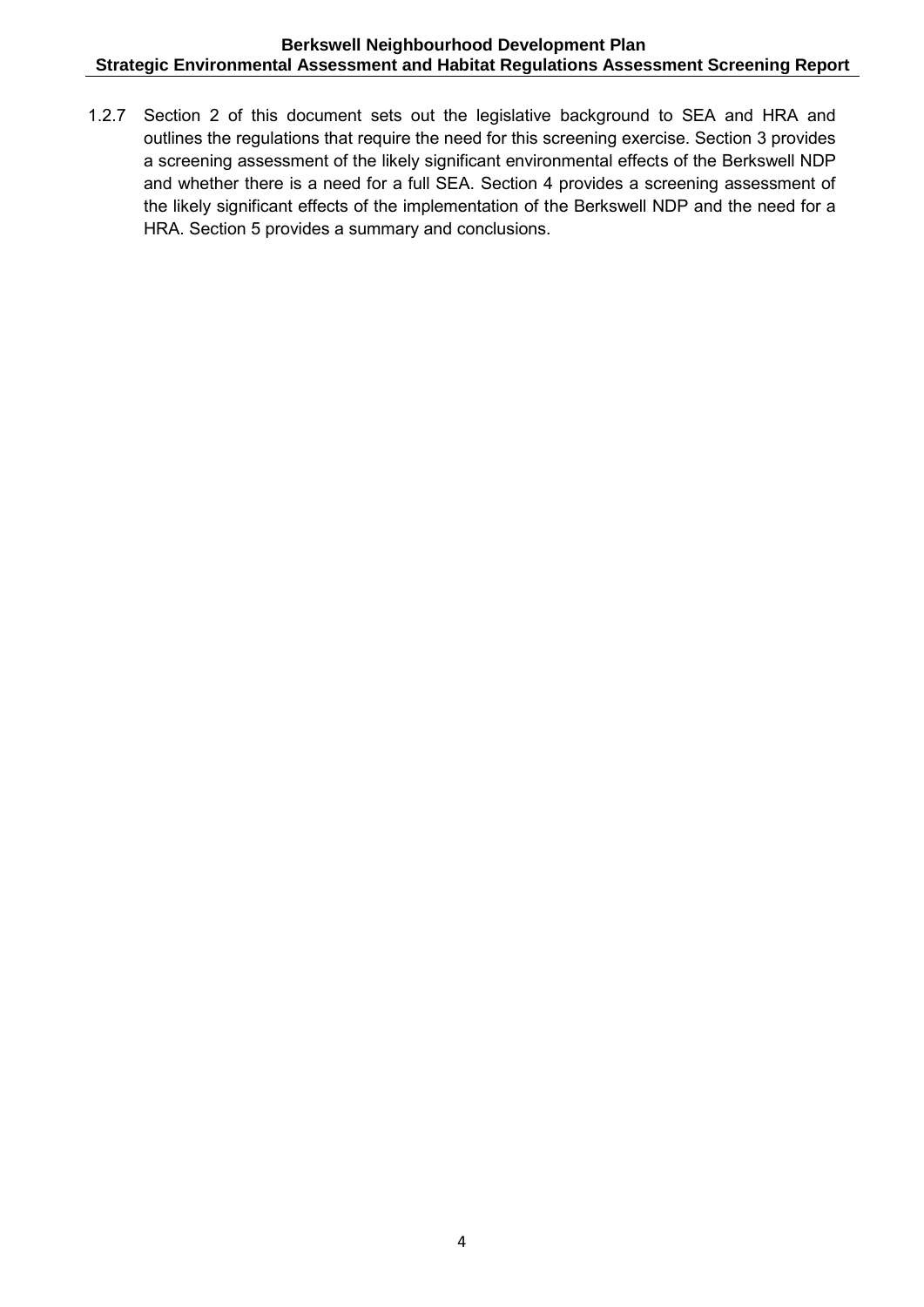# **2. Legislative Background**

### **2.1. Introduction**

**.** 

2.1.1 A Neighbourhood Plan must meet certain basic conditions<sup>1</sup>. This includes demonstrating that the Neighbourhood Plan does not breach, and is otherwise compatible with, EU obligations. Draft Neighbourhood Plan proposals should therefore be assessed to determine whether the plan is likely to have significant environmental effects or a significant effect on a European important habitat.

# **2.2. The Requirement for Strategic Environmental Assessment**

- 2.2.1 The basis for Strategic Environmental Assessments and Sustainability Appraisal legislation is European Directive 2001/42/EC and was transposed into English law by the Environmental Assessment of Plans and Programmes Regulations 2004, or SEA Regulations. Detailed Guidance of these regulations can be found in the Government publication 'A Practical Guide to the Strategic Environmental Assessment Directive' (ODPM 2005).
- 2.2.2 Where a Neighbourhood Plan could have significant environmental effects, it may require SEA. Guidance states that the requirement for SEA and the level of detail needed will depend on what is proposed. SEA may be required, for example, where:
	- a Neighbourhood Plan allocates sites for development;
	- the Neighbourhood Area contains sensitive natural or heritage assets that may be affected by the proposals in the plan;
	- the Neighbourhood Plan is likely to have significant environmental effects that have not already been considered and dealt with through a sustainability appraisal of the Local Plan.
- 2.2.3 The Planning and Compulsory Purchase Act 2004 required Local Authorities to produce Sustainability Appraisals (SA) for all local development documents to meet the requirement of the EU Directive on SEA. It is considered best practice to incorporate requirements of the SEA Directive into an SA.
- 2.2.4 However, the 2008 Planning Act amended the requirement to undertake SA for Development Plan Documents (DPDs) only, but did not remove the requirement to produce SEA. Neighbourhood Plans are not DPDs meaning there is no legal requirement to have SA undertaken on them; however, Neighbourhood Plans may still require SEA.
- 2.2.5 In accordance with Regulation 9 of the Environmental Assessment of Plans and Programmes Regulations 2004, Draft Neighbourhood Plan proposals should therefore be assessed to determine whether the plan is likely to have significant environmental effects. This process is commonly referred to as a "screening" assessment and determines whether a full assessment is needed.

<sup>&</sup>lt;sup>1</sup> The basic conditions are set out in 8(2) of Schedule 4B of the Town and Country Planning Act 1990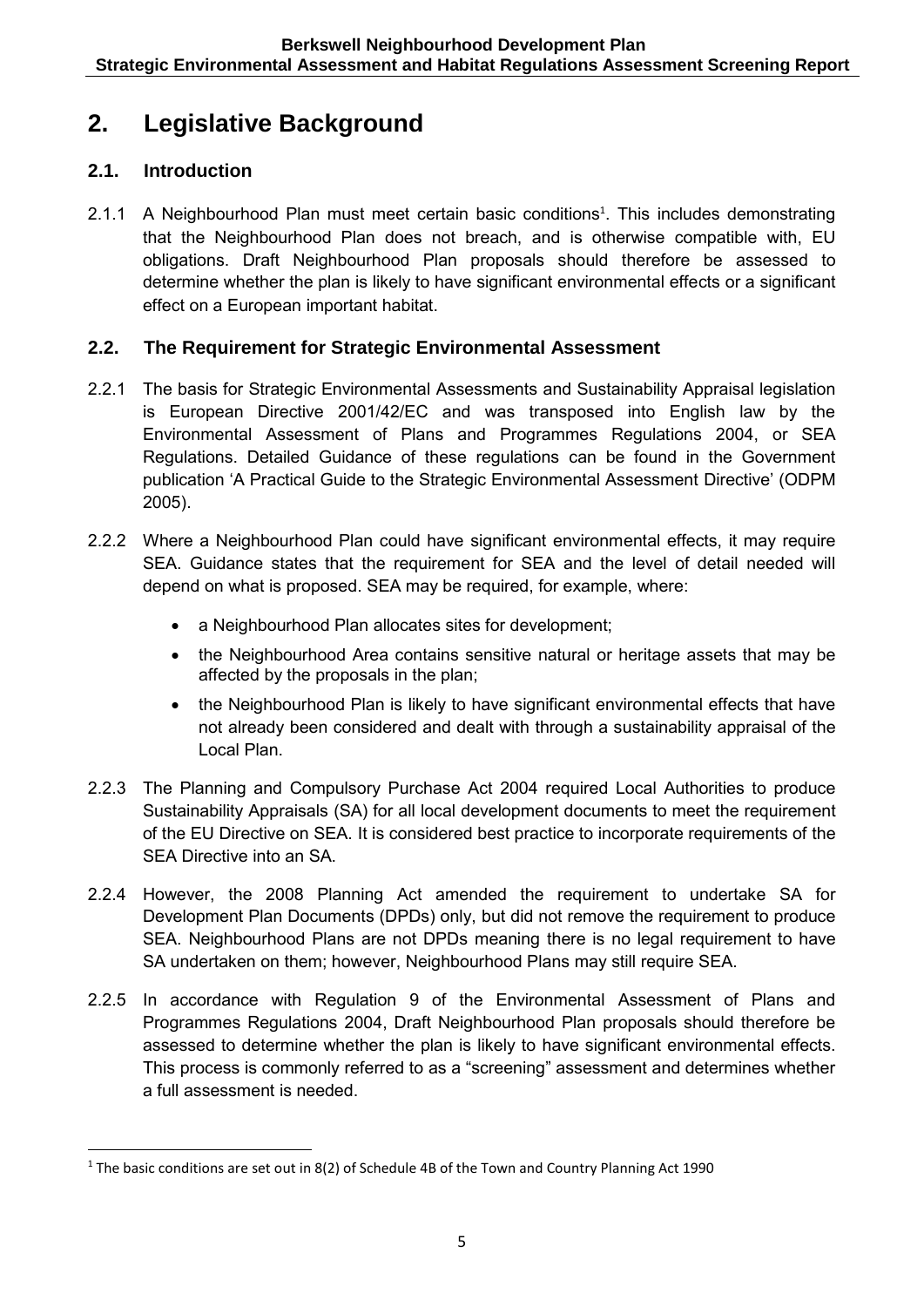2.2.6 To fulfil the legal requirement to identify if the Berkswell NDP requires SEA, a screening for SEA and the criteria for establishing whether a full assessment is needed, is undertaken in Section 3 of this report.

#### **2.3. The Requirement for Habitat Regulations Assessment**

- 2.3.1 Articles 6(3) and 6 (4) of the European Council Directive 92/43/EEC on the Conservation of Natural Habitats and Wild Flora and Fauna state that an Appropriate Assessment is required for strategic land use plans that are considered likely to have a significant effect on a Natura 2000 site, either individually or in combination with other plans or projects. Natura 2000 sites are those sites designated under the Habitats Directive to ensure the protection of European important habitats, and include Special Areas of Conservation (SAC), Special Protection Areas (SPA), Offshore Marine Sites (OMS) and, within the UK, Ramsar sites.
- 2.3.2 A HRA is required when it is deemed that likely negative significant effects may occur on Natura 2000 sites as a result of the implementation of a plan / project.
- 2.3.3 To fulfil the legal requirements to identify if likely significant effects will occur with the implementation of the Berkswell NDP upon Natura 2000 sites, a screening assessment has been undertaken in Section 4 of this report.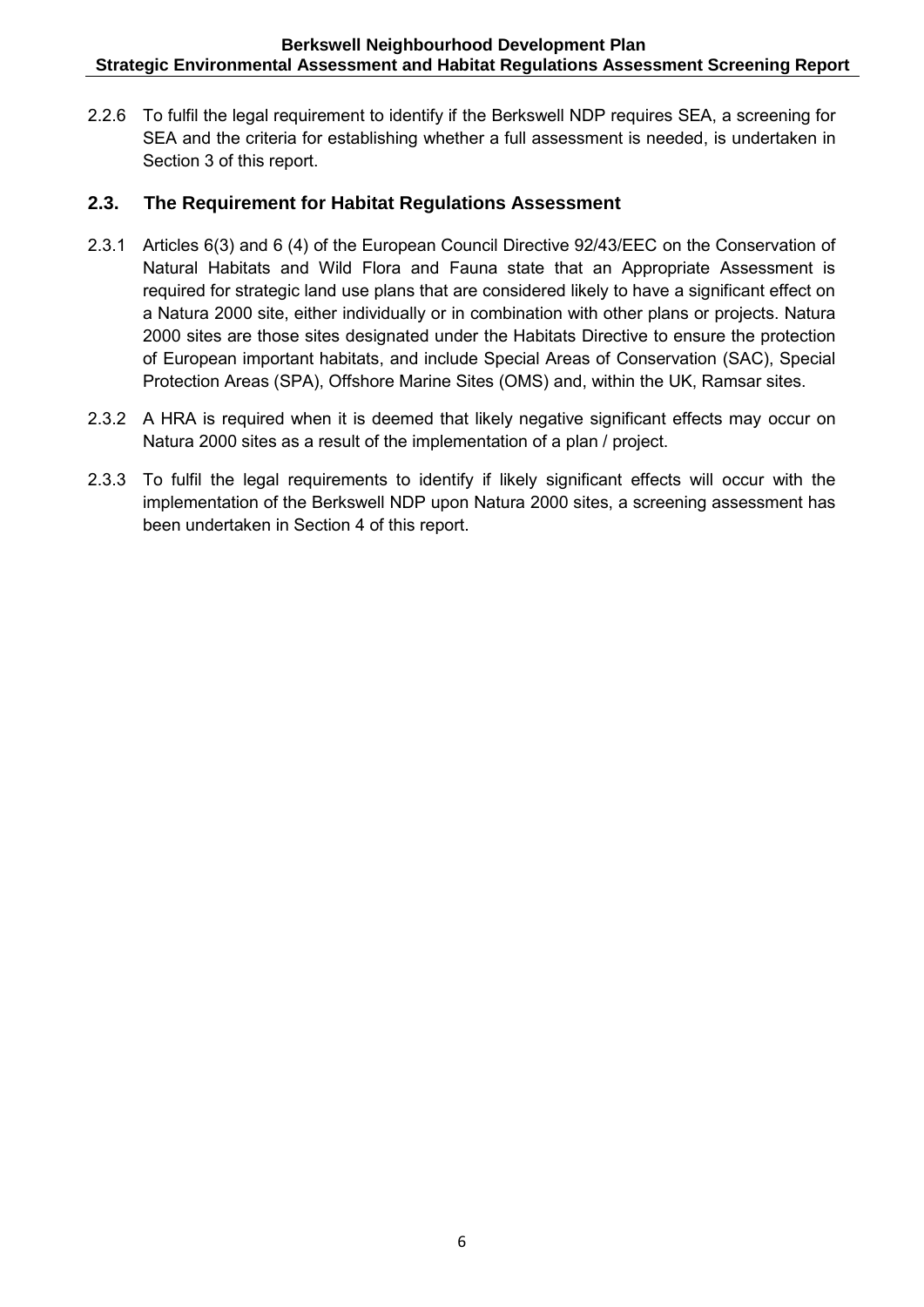# **3. Strategic Environmental Assessment Screening**

### **3.1. Criteria for Assessing the Effects of the Berkswell Neighbourhood Development Plan**

- 3.1.1 Criteria for determining the likely significance of effects referred to in Article 3(5) of Directive 2001/42/EC are set out below:
	- 1. The characteristics of plans and programmes, having regard, in particular, to
		- the degree to which the plan or programme sets a framework for projects and other activities, either with regard to the location, nature, size and operating conditions or by allocating resources,
		- the degree to which the plan or programme influences other plans and programmes including those in a hierarchy,
		- the relevance of the plan or programme for the integration of environmental considerations in particular with a view to promoting sustainable development,
		- environmental problems relevant to the plan or programme,
		- the relevance of the plan or programme for the implementation of Community legislation on the environment (e.g. plans and programmes linked to wastemanagement or water protection).
	- 2. Characteristics of the effects and of the area likely to be affected, having regard, in particular, to
		- the probability, duration, frequency and reversibility of the effects,
		- the cumulative nature of the effects.
		- the transboundary nature of the effects,
		- the risks to human health or the environment (e.g. due to accidents),
		- the magnitude and spatial extent of the effects (geographical area and size of the population likely to be affected),
		- the value and vulnerability of the area likely to be affected due to:
			- special natural characteristics or cultural heritage,
			- exceeded environmental quality standards or limit values,
			- intensive land-use,
		- the effects on areas or landscapes which have a recognised national. Community or international protection status.

Source: Annex II of SEA Directive 2001/42/EC

#### **3.2. Assessment**

3.2.1 One of the basic conditions for Neighbourhood Plans is the requirement for them to be in general conformity with the strategic polices contained in the development plan for the area of the authority. The Solihull Local Plan was adopted in December 2013 and the Solihull Gypsy and Traveller Site Allocations Plan was adopted in December 2014, therefore the Berkswell NDP must be in general conformity with these documents. Both the Local Plan and Gypsy and Traveller Site Allocations Plan were subject to a full SA which included a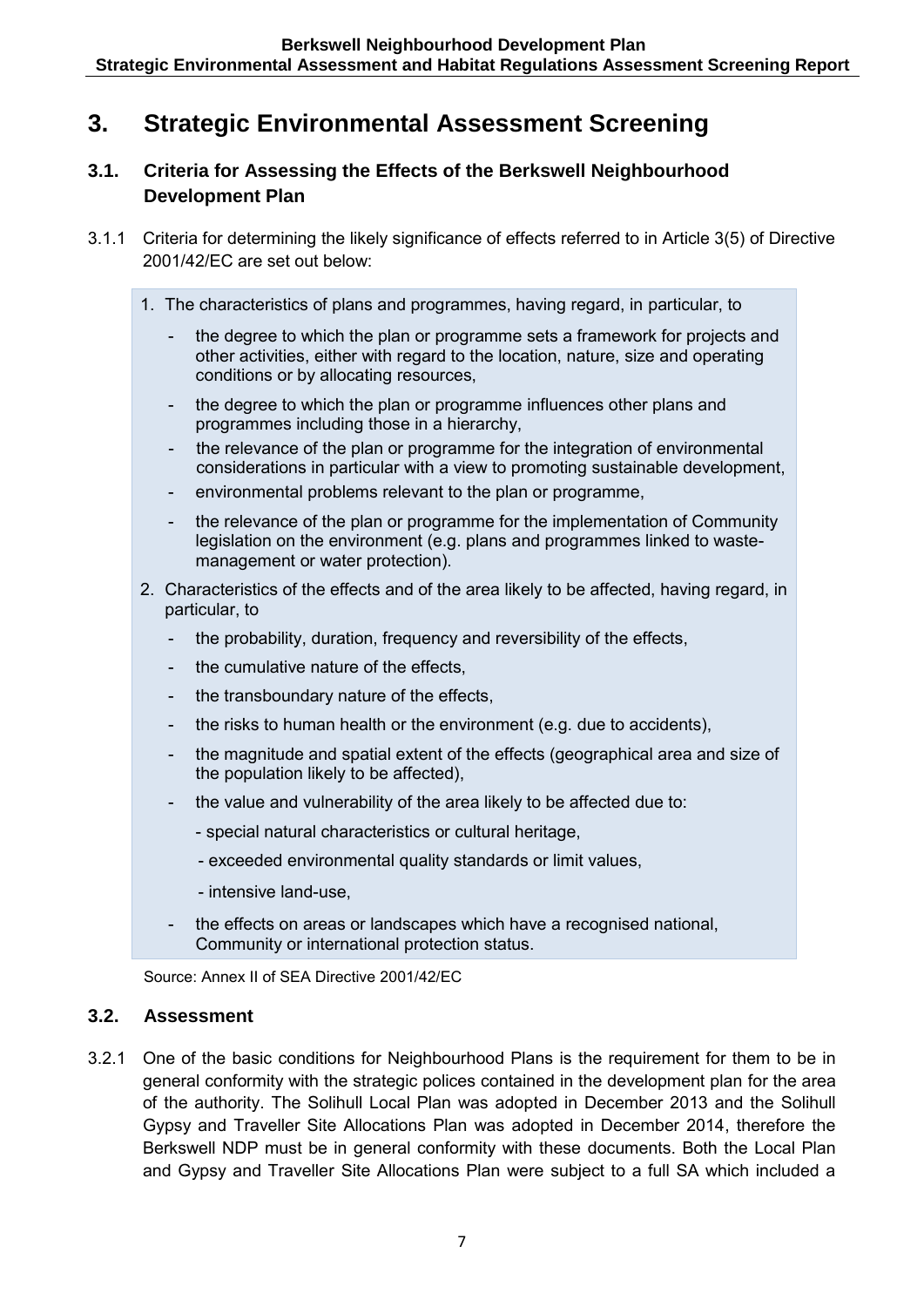SEA. This ensured that there were no likely significant effects which would be produced from the implementation of the either Plan, and if so, ensured mitigation measures were in place.

- 3.2.2 An assessment of the proposed Berkswell NDP policies and their conformity / conflict with the adopted Solihull Local Plan and Gypsy and Traveller Site Allocations Plan is provided in Appendix 1. This confirms that there is general conformity and limited conflict between the Solihull Local Plan, the Gypsy and Traveller Site Allocations Plan and the Berkswell NDP, and there are no significant changes introduced by the Berkswell NDP.
- 3.2.3 The diagram below illustrates the process for screening a document to ascertain whether a full SEA is required.

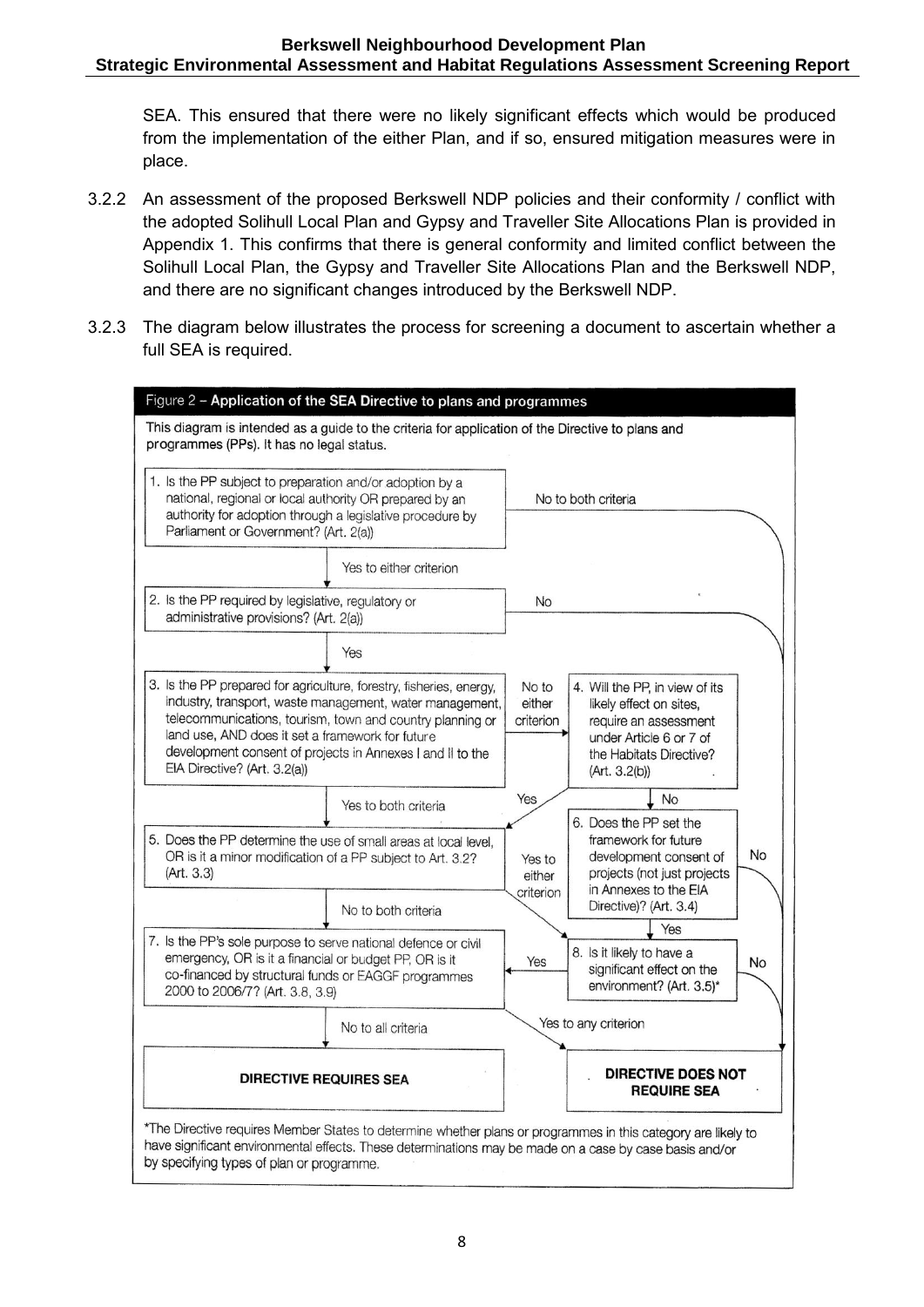3.2.4 The process above has been undertaken and the findings can be viewed in Table 1 below. This shows the assessment of whether the Berkswell NDP will require a full SEA. The questions in Table 1 are drawn from the diagram above which sets out how the SEA Directive should be applied.

| Table 1: Establishing the Need for SEA                                                                                                                                                                                                                                                                                                              |              |                                                                                                                                                                                                                                                                                                                                                                                                          |
|-----------------------------------------------------------------------------------------------------------------------------------------------------------------------------------------------------------------------------------------------------------------------------------------------------------------------------------------------------|--------------|----------------------------------------------------------------------------------------------------------------------------------------------------------------------------------------------------------------------------------------------------------------------------------------------------------------------------------------------------------------------------------------------------------|
| <b>Stage</b>                                                                                                                                                                                                                                                                                                                                        | Y/N          | <b>Reason</b>                                                                                                                                                                                                                                                                                                                                                                                            |
| 1. Is the PP (plan or programme) subject to<br>preparation and/or adoption by a national,<br>regional or local authority OR prepared by<br>an authority for adoption through a<br>legislative procedure by Parliament or<br>Government? (Art. 2(a))                                                                                                 | Y            | The Berkswell NDP is not a DPD,<br>however, if the document receives<br>50% or more votes in support at<br>referendum, it will be adopted by<br>Solihull Metropolitan Borough<br>Council.                                                                                                                                                                                                                |
| 2. Is the PP required by legislative, regulatory<br>or administrative provisions? (Art. 2(a))                                                                                                                                                                                                                                                       | $\mathsf{N}$ | Communities have the right to<br>produce a Neighbourhood Plan if they<br>so wish. There is no legislative,<br>regulatory or administrative<br>requirement to produce a<br>Neighbourhood Plan. However, if<br>adopted, the Plan would form part of<br>the statutory development plan and it<br>is therefore considered necessary to<br>answer the following questions to<br>determine if SEA is required. |
| 3. Is the PP prepared for agriculture, forestry,<br>fisheries, energy, industry, transport, waste<br>management, water management,<br>telecommunications, tourism, town and<br>country planning or land use, AND does it<br>set a framework for future development<br>consent of projects in Annexes I and II to<br>the EIA Directive? (Art 3.2(a)) | Y            | The Berkswell NDP is prepared for<br>Town and Country Planning and land<br>use. It therefore sets out a framework<br>of future development in the<br>Neighbourhood Area to which it<br>applies.                                                                                                                                                                                                          |
| 4. Will the PP, in view of its likely effect on<br>sites, require an assessment for future<br>development under Article 6 or 7 of the<br>Habitats Directive? (Art. 3.2 (b))                                                                                                                                                                         | N            | See screening assessment for HRA<br>in Section 5 of this report.                                                                                                                                                                                                                                                                                                                                         |
| 5. Does the PP Determine the use of small<br>areas at local level, OR is it a minor<br>modification of a PP subject to Art. 3.2?<br>(Art. 3.3)                                                                                                                                                                                                      | Y            | The Berkswell NDP will include<br>policies which will influence the use of<br>small areas and sites at a local level.<br>However, it does not propose to<br>significantly increase the quantum of<br>development already planned for in<br>the adopted Local Plan.                                                                                                                                       |
| 6. Does the PP set the framework for future<br>development consent of projects (not just<br>projects in annexes to the EIA Directive)?<br>(Art 3.4)                                                                                                                                                                                                 | Y            | Once adopted, the Berkswell NDP<br>will form part of the statutory<br>development plan and will be used in<br>the determination of planning<br>applications.                                                                                                                                                                                                                                             |
| 7. Is the PP's sole purpose to serve the<br>national defence or civil emergency, OR is<br>it a financial or budget PP, OR is it co-<br>financed by structural funds or EAGGF<br>programmes 2000 to 2006/7? (Art 3.8, 3.9)                                                                                                                           | N            | N/A                                                                                                                                                                                                                                                                                                                                                                                                      |
| 8. Is it likely to have a significant effect on the                                                                                                                                                                                                                                                                                                 | N            | The Berkswell NDP is unlikely to                                                                                                                                                                                                                                                                                                                                                                         |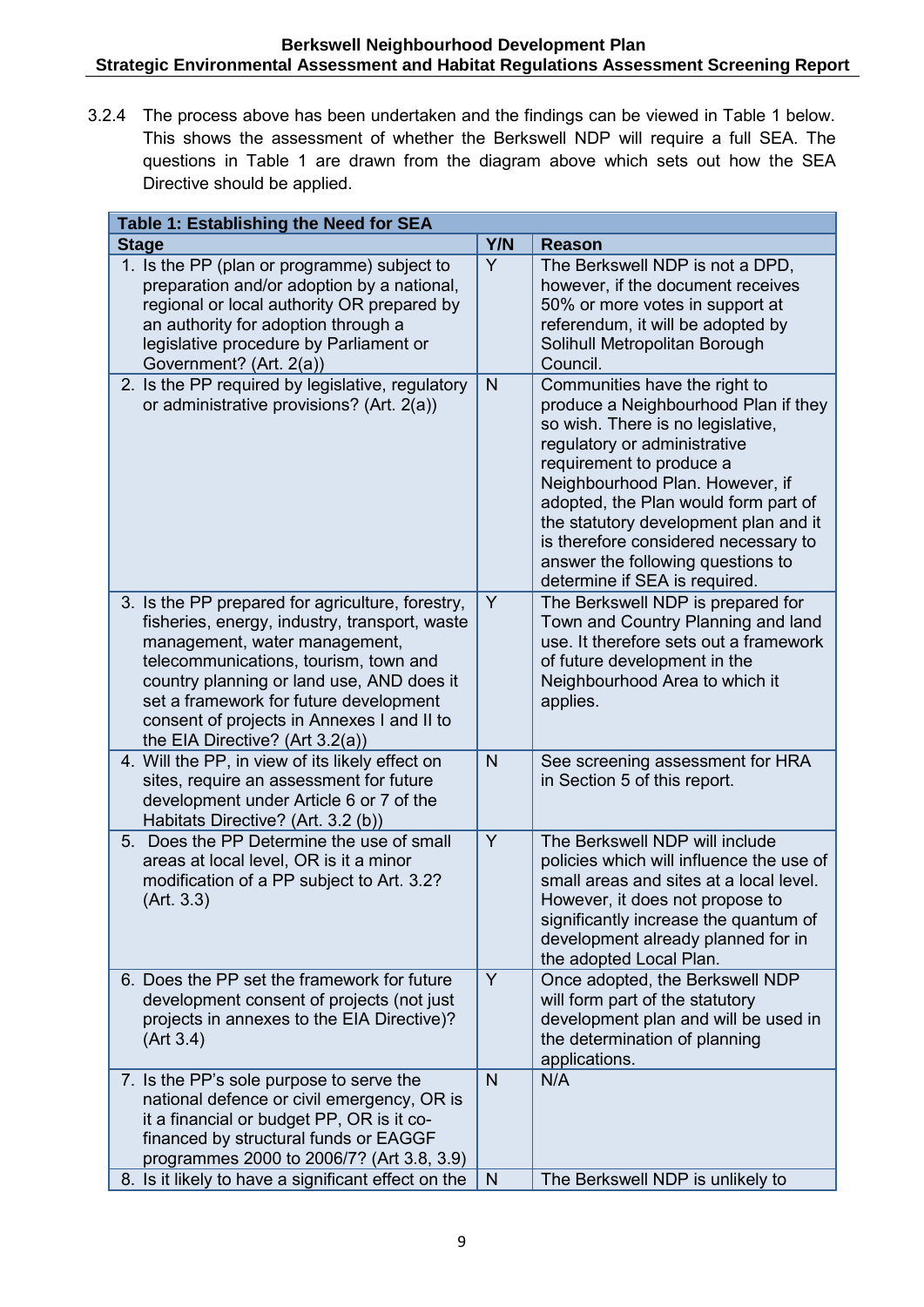| environment? (Art. 3.5) | have any significant effect on the |
|-------------------------|------------------------------------|
|                         | environment.                       |

#### **3.3. Screening Outcome**

3.2.5 As a result of the assessment in Table 1 above, it is unlikely that there will be any significant environmental effects arising from the Berkswell NDP that were not covered in the Sustainability Appraisal / SEA of the Solihull Local Plan and the Gypsy and Traveller Site Allocations Document. The Berkswell NDP does not allocate sites for development, no sensitive natural heritage assets are affected by the proposals in the plan and as such, it is concluded that Berkswell NDP does not require a full SEA to be undertaken.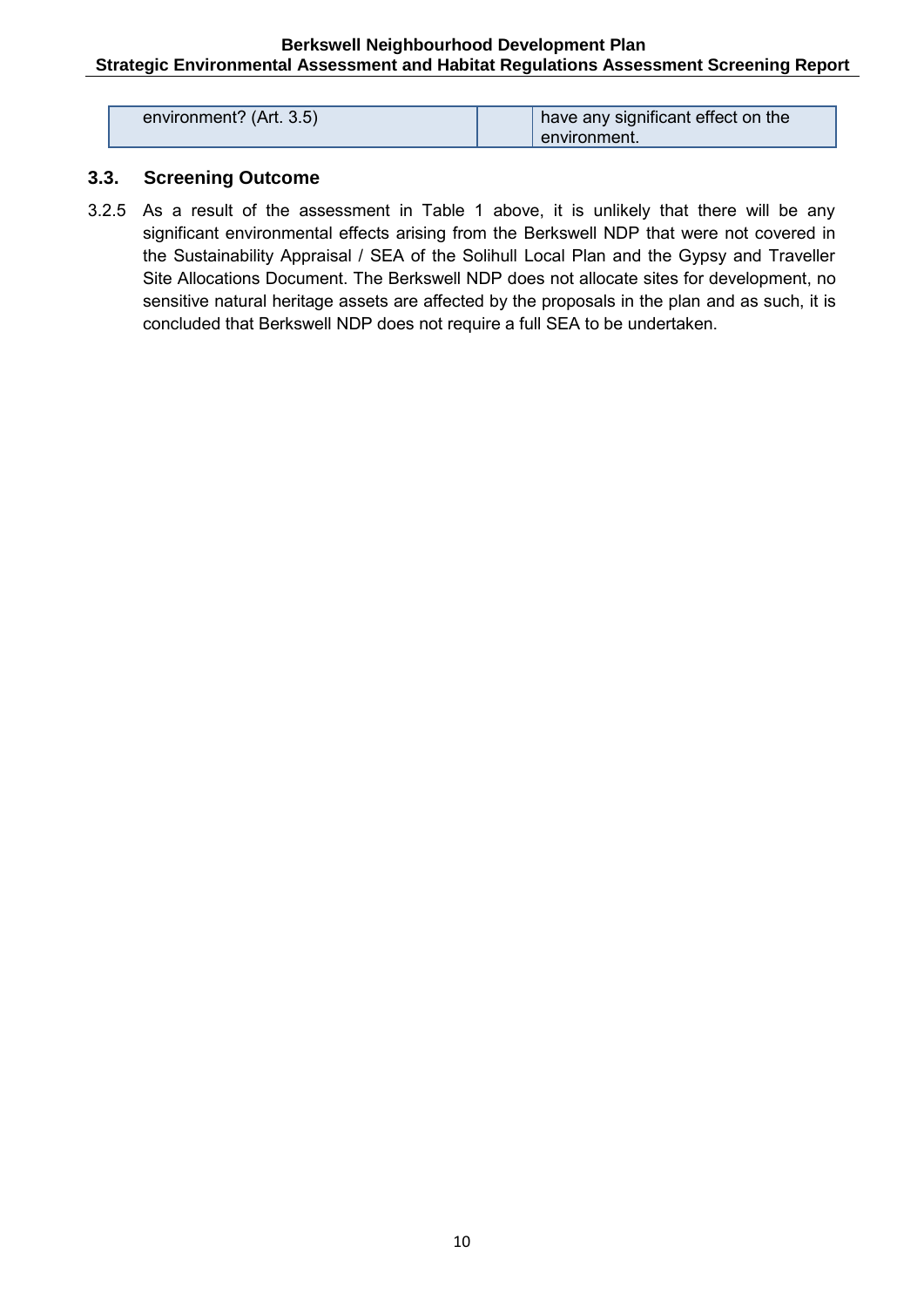# **4. Habitat Regulations Assessment Screening**

#### **4.1. Introduction**

4.1.1. The HRA process is broadly divisible into three distinct stages, with the need to complete each stage determined by the results of the previous stage. In summary these are:

#### o **Stage 1: Evidence Gathering and Screening**

This stage is associated with collecting evidence regarding those parts of the Natura 2000 network that have the potential to be impacted by the strategic land-use plan, either alone, or in combination with other projects or plans. Where no significant effects are perceived, sites may be screened out of the need for further assessment during Stage 2.

#### o **Stage 2: Appropriate Assessment of Significant Impacts**

Where it is considered a Natura 2000 site may experience significant effects from a project or strategic land-use plan, either alone or in combination, a detailed assessment of likelihood and severity of the impact on the integrity of the Natura 2000 network is undertaken. This assessment is based on a detailed review of the project or plan in conjunction with the structure, function and conservation objectives of the Natura 2000 site. This stage may also include a preliminary assessment regarding the potential for the identified impacts to be mitigated.

#### o **Stage 3: Assessment of Alternative Solutions and Mitigation Measures**

Where impacts on the integrity of the Natura 2000 network are perceived, this stage examines alternative ways of achieving the objectives of the project or strategic landuse plan in order to avoid these impacts. Where potential for adverse impacts remains, and where it is deemed that a project or land-use plan should proceed for Imperative Reasons of Overriding Public Interest, (IROPI), an investigation of appropriate mitigation and compensatory measures is undertaken.

4.1.2. This report focuses of Stage 1 of the process.

#### **4.2. Relevant Natura 2000 Sites**

4.2.1. No Natura 2000 sites fall within or adjacent to the Solihull MBC boundary. However, 11 Natura 2000 sites are within a 50km radius of Solihull Borough (as identified in the Table below), as well as the Peak District Dales SAC, which forms part of the most visited National Park in the united Kingdom, which is within 75km.

| Natural 2000 site                  | <b>Distance from Solihull MBC boundary</b> |
|------------------------------------|--------------------------------------------|
| Ensor's Pool SAC                   | 8.9 km                                     |
| <b>Cannock Extension Canal SAC</b> | 19.1 km                                    |
| River Mease SAC                    | 21.4 km                                    |
| Fens Pool SAC;                     | $21.6 \text{ km}$                          |
| Lyppard Grange Ponds SAC           | 28 1 km                                    |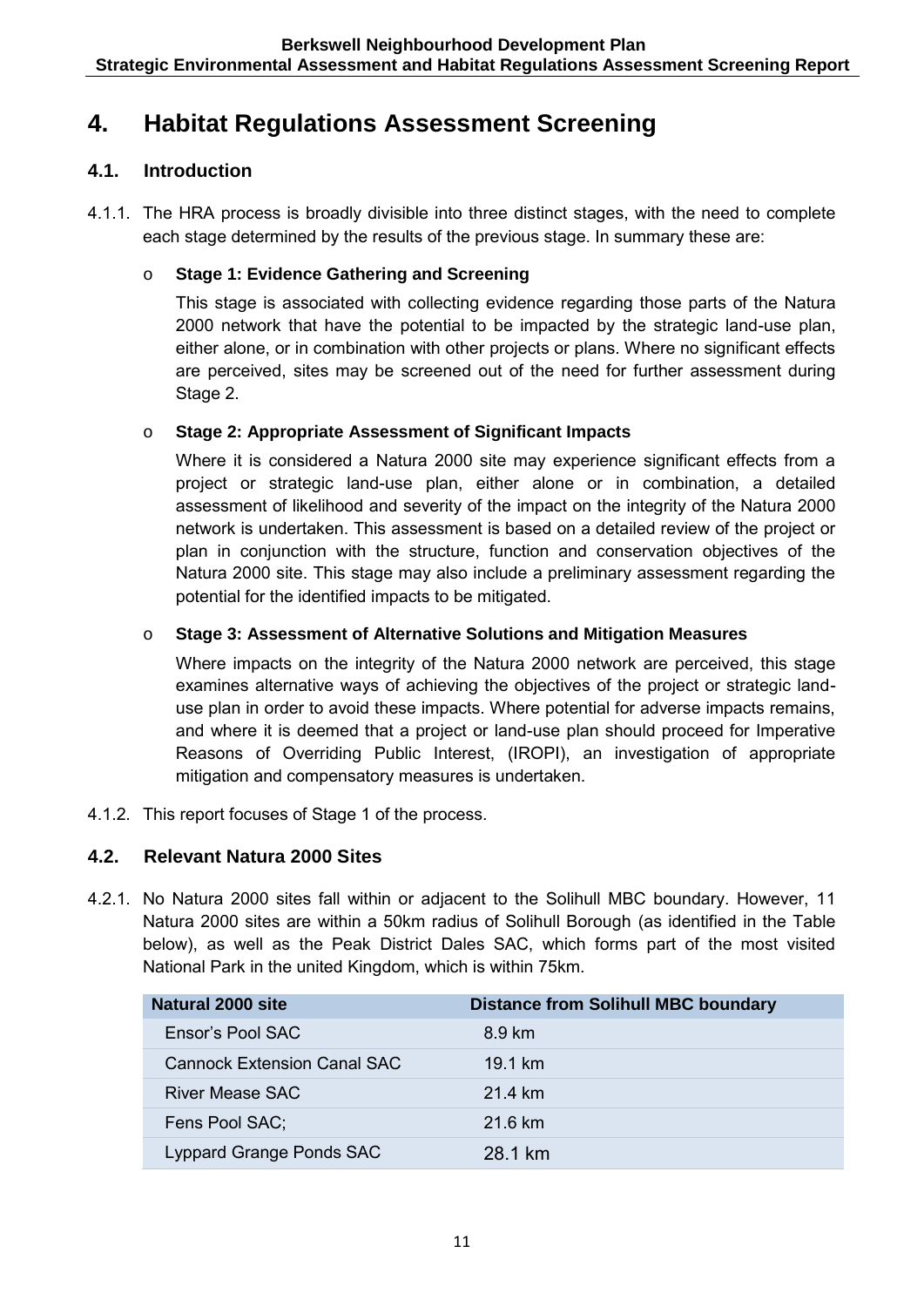| Cannock Chase SAC                           | 28.3 km                                                            |
|---------------------------------------------|--------------------------------------------------------------------|
| Bredon Hill SAC                             | $35.2 \text{ km}$                                                  |
| Pasturefields Salt Marsh                    | 36.2 km                                                            |
| <b>Mottey Meadows SAC</b>                   | 37.5 km                                                            |
| West Midlands Mosses SAC                    | 39 2 km                                                            |
| Midlands Meres and Mosses Phase I<br>Ramsar | Various locations across Cheshire, Shropshire<br>and Staffordshire |
| <b>Peak District Dales SAC</b>              | 75 km                                                              |

- 4.2.2. An initial screening exercise was undertaken in 2008 by Warwickshire Wildlife Trust, when the Core Strategy (now the Solihull Local Plan) was at the 'Issues and Options' stage of development. This exercise assessed the potential for the Local Plan to impact upon the integrity of the 12 Natura 2000 sites identified in the table above. Potential significant effects at 8 of these sites were screened out, and further screening of 4 sites was recommended when Local Plan policies were further refined. The 4 sites put forward for further screening were:
	- Cannock Extension Canal SAC;
	- Cannock Chase SAC;
	- Bredon Hill SAC; and,

1

- Peak District Dales SAC.
- 4.2.3. Further screening of the above sites was recommended in accordance with the precautionary principle, as the Local Plan policies were not sufficiently detailed at the time to allow potential significant effects arising from increased recreational pressure and air pollution to be fully assessed.
- 4.2.4. A further screening exercise<sup>2</sup> was undertaken in 2012 by Middlemarch Environmental Ltd, based upon specific policies outlined in the Pre-Submission Draft version of the Local Plan. Prior to the assessment commencing, the scope of work proposed was agreed in consultation with Natural England.
- 4.2.5. The screening matrix, which summarises the findings of the further screening exercise, is included at Appendix 2 of this report.
- 4.2.6. The further screening exercise concluded the following:
	- Local Plan policies will not directly impact upon any of the Natura 2000 sites put forward for further screening. All sites are located well outside of the borough boundary.
	- No significant effects are considered likely on any of the Natura 2000 sites put forward for further screening, either alone or in combination with other plans.

<sup>&</sup>lt;sup>2</sup> A full copy of the report is available at http://www.solihull.gov.uk/Portals/0/Planning/LDF/HRA -Further Screening April 2012.pdf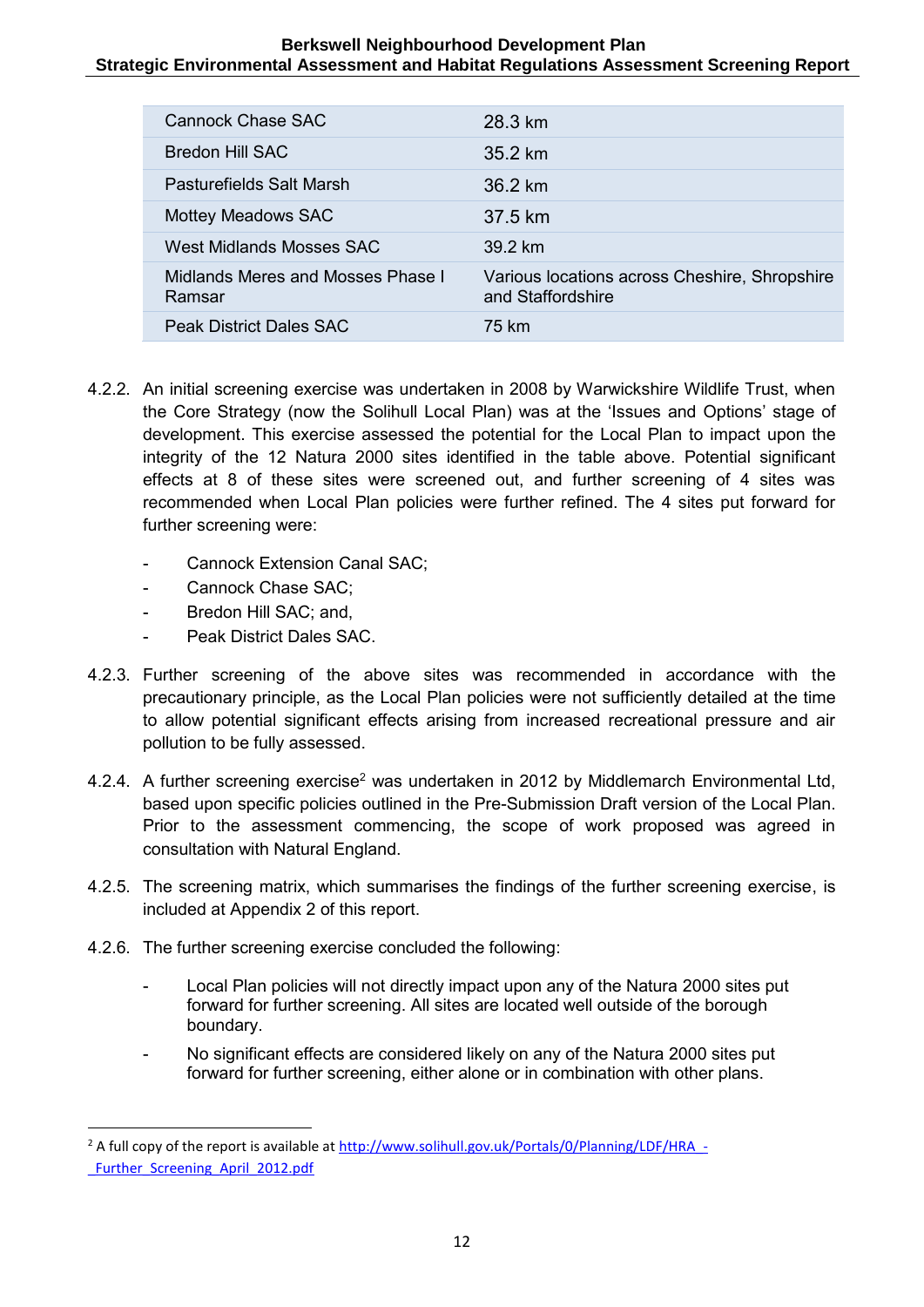- No further screening is recommended. It is not considered necessary for the current iteration of the Local Plan to proceed through any further stages of the Appropriate Assessment process.
- 4.2.7. The report was submitted to and approved by Natural England in July 2012.
- 4.2.8. Solihull Council also commissioned Middlemarch Environmental Ltd to undertake a screening exercise $^3$  for the Solihull Gypsy and Traveller Site Allocations Plan, based on the same four Natura 2000 sites identified above. The screening matrix, which summarises the findings of the screening exercise, is included at Appendix 3.
- 4.2.9. This screening assessment concluded that:
	- None of the Gypsy and Traveller Site Allocations policies will result in a significant effect on the Natura 2000 network, either alone or in combination with other local plans.
	- None of the four Natura 2000 sites should be subject to further stages of Appropriate Assessment.
- 4.2.10. The report was submitted to and approved by Natural England in March 2013.

#### **4.3. Screening Outcome**

- 4.3.1. The sensitivities and vulnerabilities of the 12 Natura 2000 sites outlined above have already been identified in the HRA for the Solihull Local Plan and the Solihull Gypsy and Traveller Site Allocations plan. The screening assessment concluded that there would be no likely significant effect on the Natura 2000 network, either alone or in combination with other local plans.
- 4.3.2. The Berkswell NDP is unlikely to significantly increase the quantum of development contained within the Solihull Local Plan or the Gypsy and Traveller Site Allocations Plan and the Berkswell NDP should be in general conformity with the statutory Development Plan.
- 4.3.3. The screening assessment therefore concludes that the Berkswell NDP does not require a full HRA to be undertaken.

<sup>1</sup> <sup>3</sup> A full copy of the report is available at

[http://www.solihull.gov.uk/Portals/0/Planning/Gypsy/DPD\\_024\\_HRA\\_Final\\_Report\\_Feb\\_2013.pdf](http://www.solihull.gov.uk/Portals/0/Planning/Gypsy/DPD_024_HRA_Final_Report_Feb_2013.pdf)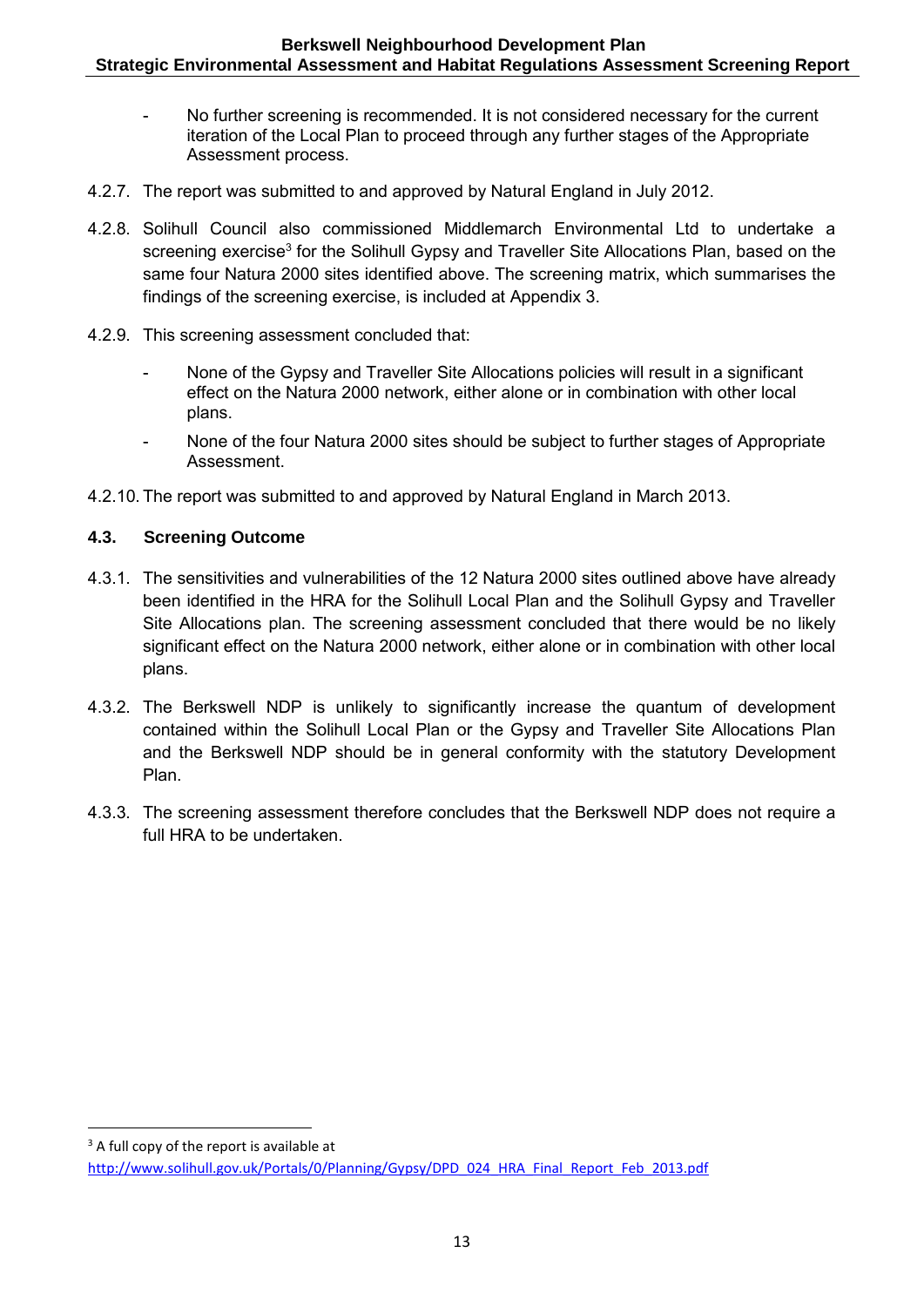# **5. Summary and Conclusions of the Screening Assessments**

#### **5.1. Summary**

- 5.1.1. Berkswell Parish forms a large rural area within the Metropolitan Borough of Solihull. It is mainly designated as Green Belt, but includes part of the settlement of Balsall Common which is inset from the Green Belt. The Parish area includes Berkswell village which is a Conservation Area and a number of smaller settlements and scattered farms.
- 5.1.2. The Berkswell NDP is unlikely to significantly increase the quantum of development proposed within the Solihull Local Plan or the Gypsy and Traveller Site Allocations Plan and it is expected to be in general conformity with the statutory Development Plan. The draft policies that are proposed in the Berkswell NDP seek to provide a local interpretation, clarify and add detail to the strategic policies of the Local Plan. The Berkswell NDP does not therefore propose a significantly different policy direction to the adopted Development Plan in Solihull.

#### **5.2. Strategic Environmental Assessment**

- 5.2.1. The SEA screening assessment concluded that the policies in the Berkswell NDP are likely to be in general conformity with the strategic policies of the adopted Development Plan. It is therefore unlikely that there will be any significant environmental effects arising from the Berkswell NDP that were not covered in the Sustainability Appraisal / SEA of the Solihull Local Plan and the Gypsy and Traveller Site Allocations Plan.
- 5.2.2. It is therefore concluded that the Berkswell NDP does not require a full SEA to be undertaken.

#### **5.3. Habitat Regulations Assessment**

- 5.3.1. The policies of the Solihull Local Plan and the Gypsy and Traveller Site Allocations Plan have also been subject to HRA. The screening assessment for both documents concluded that there would be no likely significant effect on the Natura 2000 network, either alone or in combination with other local plans.
- 5.3.2. For the reasons outlined above, it is also concluded that the Berkswell NDP does not require a full HRA to be undertaken.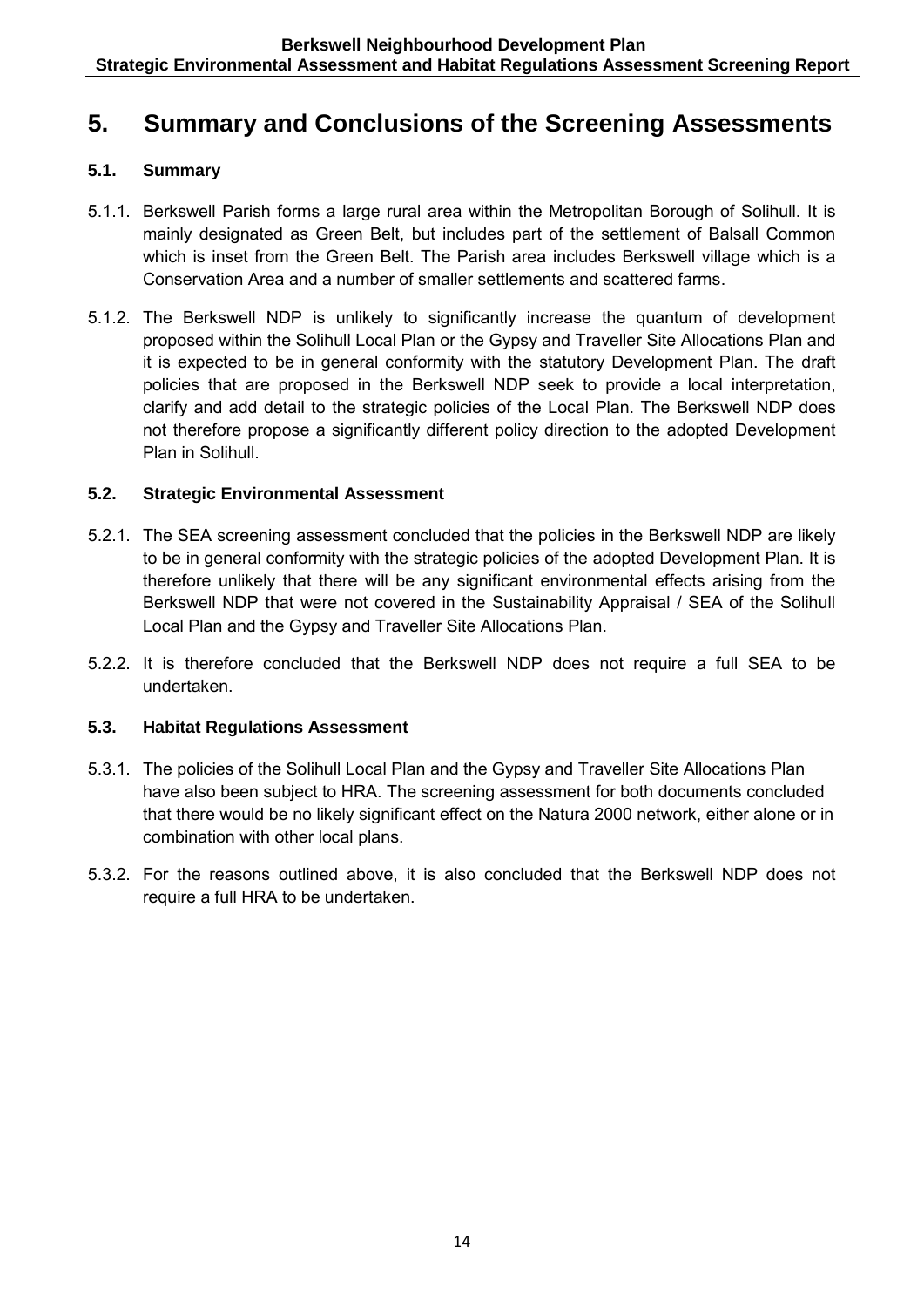#### **Appendix 1**

Assessment of Berkswell NDP draft policies and their general conformity to the adopted Local Plan and Gypsy and Traveller Site Allocations Plan\*

| <b>Policy Area: Housing</b>                                                                                                                                                                                                                                                                                                                                                                                                                                                                                                                                   |                                                                                                                                                                                                                                                                                                                                             |                                                                                                                                                                                                                                                                                                                                                                                                                                                                                                                                                                                                                                                                                                                                                                                                                                                                                                                                                                                                                                                                                              |  |  |  |  |
|---------------------------------------------------------------------------------------------------------------------------------------------------------------------------------------------------------------------------------------------------------------------------------------------------------------------------------------------------------------------------------------------------------------------------------------------------------------------------------------------------------------------------------------------------------------|---------------------------------------------------------------------------------------------------------------------------------------------------------------------------------------------------------------------------------------------------------------------------------------------------------------------------------------------|----------------------------------------------------------------------------------------------------------------------------------------------------------------------------------------------------------------------------------------------------------------------------------------------------------------------------------------------------------------------------------------------------------------------------------------------------------------------------------------------------------------------------------------------------------------------------------------------------------------------------------------------------------------------------------------------------------------------------------------------------------------------------------------------------------------------------------------------------------------------------------------------------------------------------------------------------------------------------------------------------------------------------------------------------------------------------------------------|--|--|--|--|
| <b>Berkswell NDP Proposed Policy</b>                                                                                                                                                                                                                                                                                                                                                                                                                                                                                                                          | Relevant Policies in adopted Solihull Local Plan<br>(SLP)                                                                                                                                                                                                                                                                                   | Conformity / conflict between Berkswell NDP<br>proposed policy and SLP policy and likely<br>effects of the policy / proposal in regards to SEA<br>criteria (paragraph 3.1.1)                                                                                                                                                                                                                                                                                                                                                                                                                                                                                                                                                                                                                                                                                                                                                                                                                                                                                                                 |  |  |  |  |
| Policy B1: New Housing - General<br>Principles<br>Provides criteria for consideration of<br>new housing development including<br>sites identified in the Solihull Draft<br>Local Plan, covering brownfield first,<br>layout and accessibility, landscaping<br>and drainage, building design<br>principles, housing mix and the<br>natural environment.<br>Policy B2: Rural Exception Local<br>Needs Housing in Berkswell Village<br>Provides for small scale affordable<br>housing meeting a proven local need<br>whilst protecting character and<br>amenity. | Policy P5 - Provision of Land for Housing<br>Policy P7 - Accessibility and Ease of<br>Access<br>Policy P11 - Water Management<br>Policy P10 - Natural Environment<br>Policy P14 - Amenity<br>Policy P15 - Securing Design Quality<br>Policy P4 - Meeting Housing Needs<br>Policy P5 - Provision of Land for Housing<br>Policy P14 - Amenity | The Berkswell NDP conforms to the SLP which<br>seeks an appropriate mix of house types to meet<br>local needs, including affordable housing, in<br>locations that are accessible. In accordance with<br>the SLP, the Neighbourhood Plan emphasises<br>that new residential development should<br>maintain residential amenity and respect<br>character and local distinctiveness<br>The adopted SLP includes a site allocation in<br>the Berkswell Parish area that has not been<br>commenced, and depending on timing, the<br>Neighbourhood Plan may be able to influence<br>the development. Policies in the Berkswell NDP<br>seek to provide more clarity and detail about<br>future sites that may come forward. This is partly<br>dependent on sites being brought forward<br>through the current review of the Local Plan,<br>which itself will be subject to a full SA<br>incorporating SEA in any event.<br>The Berkswell NDP itself does not seek to<br>increase the quantum of development proposed<br>in the adopted SLP and it does not identify any<br>future site allocations. |  |  |  |  |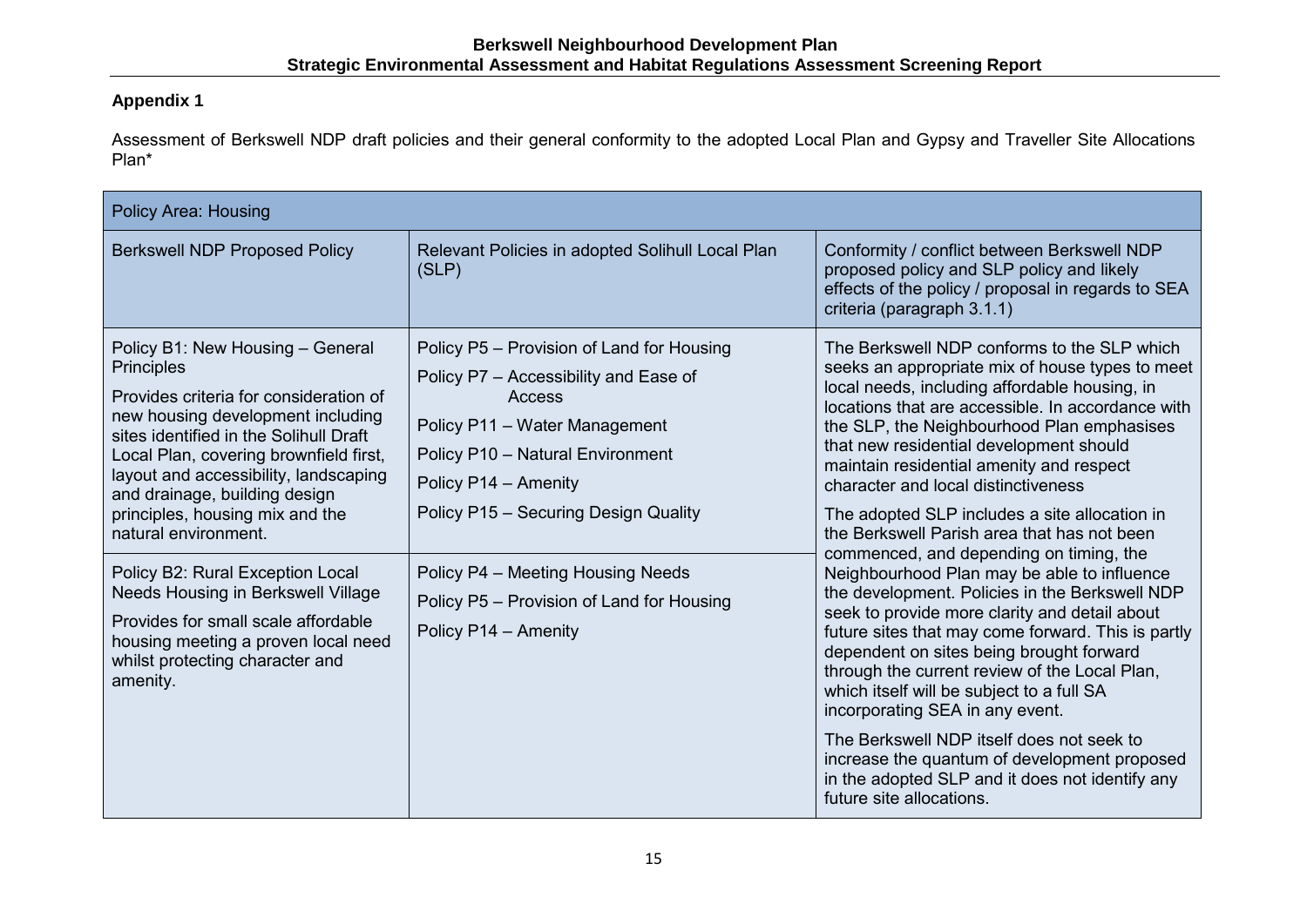|                                                                                                                                                                                                                                                                                                                                                                                                                                                                                                             |                                                                                                                                                                                                                                                                                                                                                                               | Therefore, as the SLP has been subject to a full<br>SA which included SEA, it is unlikely that there<br>will be any significant environmental effects<br>arising from the Berkswell NDP that were not<br>covered in the Sustainability Appraisal / SEA of<br>the Solihull Local Plan.                                                                                                                                                                                                                                                                                                                                                                                                                                                                                                                                                                                                                     |
|-------------------------------------------------------------------------------------------------------------------------------------------------------------------------------------------------------------------------------------------------------------------------------------------------------------------------------------------------------------------------------------------------------------------------------------------------------------------------------------------------------------|-------------------------------------------------------------------------------------------------------------------------------------------------------------------------------------------------------------------------------------------------------------------------------------------------------------------------------------------------------------------------------|-----------------------------------------------------------------------------------------------------------------------------------------------------------------------------------------------------------------------------------------------------------------------------------------------------------------------------------------------------------------------------------------------------------------------------------------------------------------------------------------------------------------------------------------------------------------------------------------------------------------------------------------------------------------------------------------------------------------------------------------------------------------------------------------------------------------------------------------------------------------------------------------------------------|
| Policy Area: Landscape Character and Rural Area                                                                                                                                                                                                                                                                                                                                                                                                                                                             |                                                                                                                                                                                                                                                                                                                                                                               |                                                                                                                                                                                                                                                                                                                                                                                                                                                                                                                                                                                                                                                                                                                                                                                                                                                                                                           |
| <b>Berkswell NDP Proposed Policy</b>                                                                                                                                                                                                                                                                                                                                                                                                                                                                        | Relevant Policies in adopted Solihull Local Plan<br>(SLP)                                                                                                                                                                                                                                                                                                                     | Conformity / conflict between Berkswell NDP<br>proposed policy and SLP policy and likely<br>effects of the policy / proposal in regards to SEA<br>criteria (paragraph 3.1.1)                                                                                                                                                                                                                                                                                                                                                                                                                                                                                                                                                                                                                                                                                                                              |
| Policy B3: Protecting Local<br>Landscape and Built Character<br>Seeks to protect landscape and built<br>character, and heritage assets from<br>the impacts of new development.<br>Policy B4: Local Green Spaces<br>Allocation and protection of Local<br>Green Space.<br>Policy B5: Berkswell Conservation<br>Area<br>Provides criteria for consideration of<br>new development within or adjacent<br>to the Conservation Area or affecting<br>Listed Buildings, so as to protect<br>these heritage assets. | Policy P10 - Natural Environment<br>Policy P14 - Amenity<br>Policy P16 - Conservation of Heritage<br><b>Assets</b><br>and Local Distinctiveness<br>Policy P18 - Health and Well Being<br>Policy P20 - Provision for Open Space,<br>Children's Play, Sport and<br>Recreation.<br><b>Assets</b><br>Policy P16 - Conservation of Heritage<br>and Local<br><b>Distinctiveness</b> | The landscape character and rural area policies<br>in the Berkswell NDP are consistent with those<br>in the Solihull Local Plan. However, the<br>Neighbourhood Plan seeks to go further by<br>providing more detailed local requirements for<br>future developments, including conversions of<br>agricultural buildings, as well as identifying local<br>green spaces that should be protected.<br>The Berkswell NDP seeks to ensure<br>development contributes positively to the local<br>historic environment and heritage assets. The<br>historic rural settlement of Berkswell is referred<br>to specifically in the Local Plan policy on<br>Conservation of Heritage Assets and Local<br>Distinctiveness.<br>There are unlikely to be any significant<br>environmental effects that have not already<br>been considered in the Sustainability Appraisal /<br>SEA of the adopted Solihull Local Plan. |
| Policy B6: Conversions of Former<br><b>Agricultural Buildings</b><br>Supports the reuse or conversion of                                                                                                                                                                                                                                                                                                                                                                                                    | Policy P17 - Countryside and Green Belt                                                                                                                                                                                                                                                                                                                                       |                                                                                                                                                                                                                                                                                                                                                                                                                                                                                                                                                                                                                                                                                                                                                                                                                                                                                                           |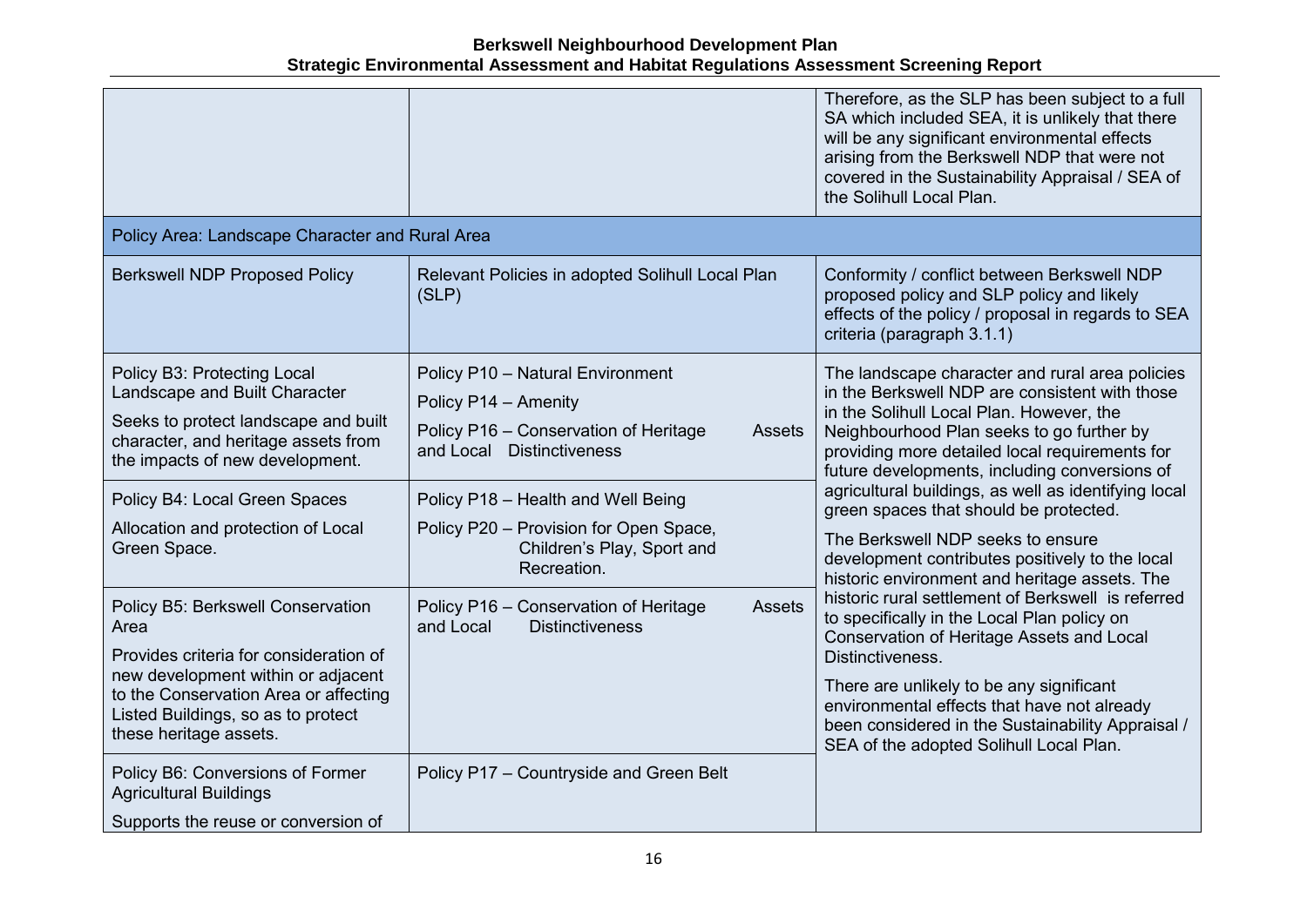| former farm buildings for business or<br>residential use, subject to criteria<br>relating to character, design, scale,<br>access and traffic.                                                                                                                                                                                                                                         |                                                                                                                                                                                                                        |                                                                                                                                                                                                                                                                                                                                                                                                                                                                                                                                                                                                                                                                                      |
|---------------------------------------------------------------------------------------------------------------------------------------------------------------------------------------------------------------------------------------------------------------------------------------------------------------------------------------------------------------------------------------|------------------------------------------------------------------------------------------------------------------------------------------------------------------------------------------------------------------------|--------------------------------------------------------------------------------------------------------------------------------------------------------------------------------------------------------------------------------------------------------------------------------------------------------------------------------------------------------------------------------------------------------------------------------------------------------------------------------------------------------------------------------------------------------------------------------------------------------------------------------------------------------------------------------------|
| Policy Area: Accessibility and Infrastructure                                                                                                                                                                                                                                                                                                                                         |                                                                                                                                                                                                                        |                                                                                                                                                                                                                                                                                                                                                                                                                                                                                                                                                                                                                                                                                      |
| <b>Berkswell NDP Proposed Policy</b>                                                                                                                                                                                                                                                                                                                                                  | Relevant Policies in adopted Solihull Local Plan<br>(SLP)                                                                                                                                                              | Conformity / conflict between Berkswell NDP<br>proposed policy and SLP policy and likely<br>effects of the policy / proposal in regards to SEA<br>criteria (paragraph 3.1.1)                                                                                                                                                                                                                                                                                                                                                                                                                                                                                                         |
| Policy B7: Improving Car Parking<br><b>Facilities at Berkswell Station</b><br>Encourages the provision of<br>additional car and cycle parking,<br>subject to appropriate landscaping<br>and screening.<br>Policy B8: Car Parking and Cycle<br>Storage<br>Seeks provision for adequate off-<br>street parking and high quality cycle<br>parking and storage at new housing<br>schemes. | Policy P8 - Managing Demand for Travel<br>and<br><b>Reducing Congestion</b><br>Policy P10 - Natural Environment<br>Policy P14 - Amenity<br>Policy P8 - Managing Demand for Travel<br>and<br><b>Reducing Congestion</b> | The SLP recognises the importance of<br>accessibility on a range of issues including the<br>environment, health, the local economy and<br>social inequality. As the Local Plan does not<br>provide any specific detail for improvements in<br>Berkswell Parish area, the Neighbourhood Plan<br>seeks to identify the local issues to be<br>addressed. Moreover, support for local park and<br>ride facilities is identified in both the SLP and the<br>Neighbourhood Plan.<br>The Local Plan also recognises the importance<br>of walking, cycling and public transport and the<br>Berkswell NDP supports the provision of this<br>infrastructure. This policy is in conformity with |
| Policy B9: Improving Accessibility for<br>All.<br>Seeks provision on new development<br>sites for links to existing footpaths and<br>cycle routes to improve connectivity.                                                                                                                                                                                                            | Policy P7 - Accessibility and Ease of<br><b>Access</b>                                                                                                                                                                 | the Local Plan and is likely to result in<br>environmental benefits.<br>The Council considers that setting out the<br>number of parking spaces relative to the number<br>of bedrooms would be at odds with development<br>plan policy to use an evidenced based, site<br>specific approach. Notwithstanding this, overall,<br>the accessibility and infrastructure policies in the<br>Berkswell NDP are unlikely to have any adverse<br>significant effect on the environment such that                                                                                                                                                                                              |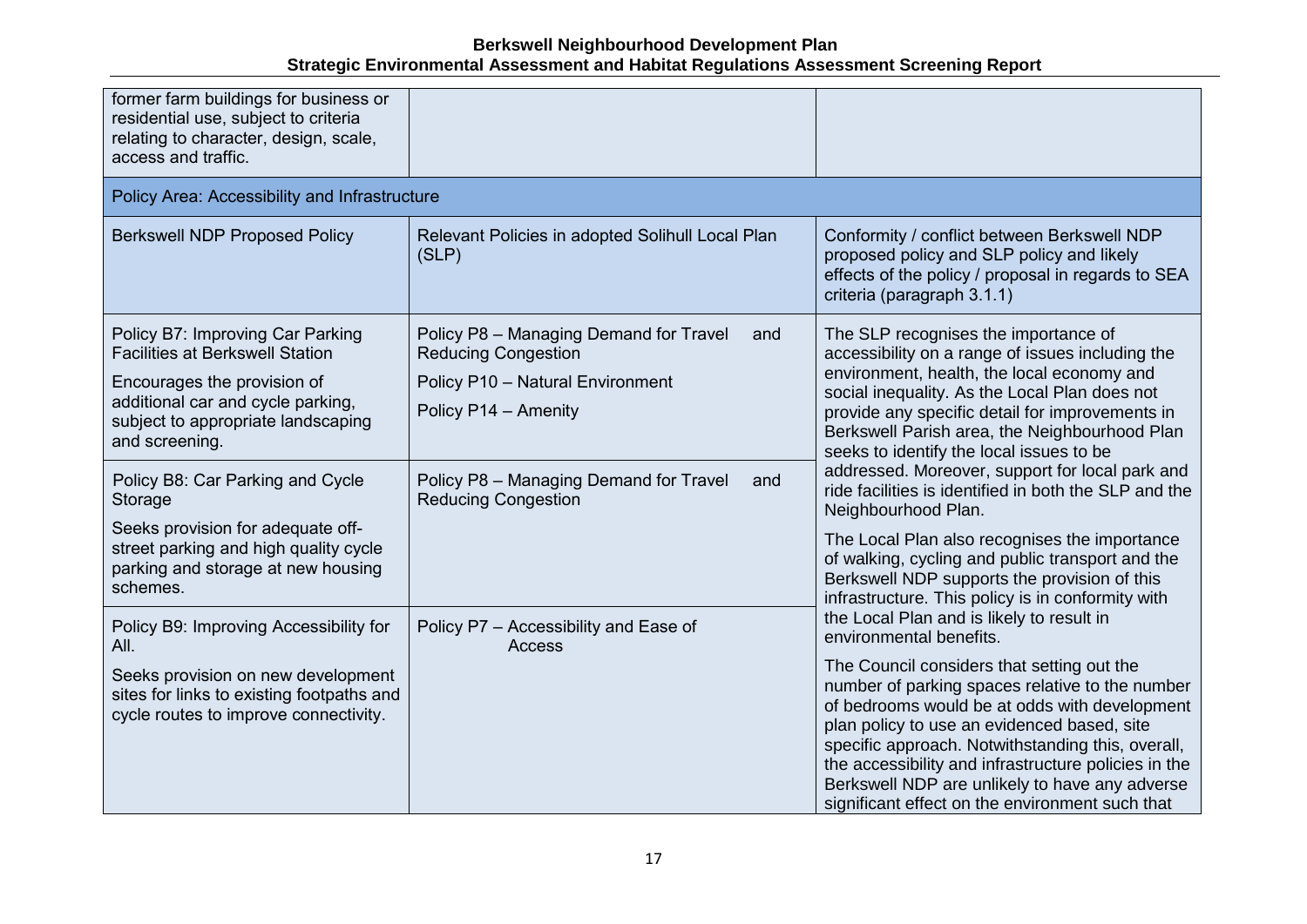|                                                                                                                                                                                                        |                                                                                                                      | SEA is required.                                                                                                                                                                                                                                                                                                                                                                                                                                                                                                                                                                                                       |
|--------------------------------------------------------------------------------------------------------------------------------------------------------------------------------------------------------|----------------------------------------------------------------------------------------------------------------------|------------------------------------------------------------------------------------------------------------------------------------------------------------------------------------------------------------------------------------------------------------------------------------------------------------------------------------------------------------------------------------------------------------------------------------------------------------------------------------------------------------------------------------------------------------------------------------------------------------------------|
| <b>Policy Area: Business</b>                                                                                                                                                                           |                                                                                                                      |                                                                                                                                                                                                                                                                                                                                                                                                                                                                                                                                                                                                                        |
| <b>Berkswell NDP Proposed Policy</b>                                                                                                                                                                   | Relevant Policies in adopted Solihull Local Plan<br>(SLP)                                                            | Conformity / conflict between Berkswell NDP<br>proposed policy and SLP policy and likely<br>effects of the policy / proposal in regards to SEA<br>criteria (paragraph 3.1.1)                                                                                                                                                                                                                                                                                                                                                                                                                                           |
| Policy B10: Supporting Local<br><b>Businesses</b><br>Provides criteria for consideration of<br>small scale business facilities,<br>including homeworking, and<br>diversification of the rural economy. | Policy P3 - Provision of Land for General<br><b>Business and Premises</b><br>Policy P17 – Countryside and Green Belt | The Berkswell NDP supports the provision of<br>facilities for small scale business and proposals<br>linked to diversification of the rural economy. It<br>also supports home working. This is consistent<br>with the Solihull Local Plan which seeks to<br>encourage the creation of new enterprises to<br>support employment locally, including home<br>working, and farm based diversification.<br>Given this general conformity, there are unlikely<br>to be any significant environmental effects that<br>have not already been considered in the<br>Sustainability Appraisal / SEA of the Solihull<br>Local Plan. |

\*The Berkswell Neighbourhood Development Plan makes no reference to Gypsies and Travellers or Gypsy and Traveller related development. Therefore, there is considered to be no conflict between policies in the Neighbourhood Plan and the Gypsy and Traveller Site Allocations Plan.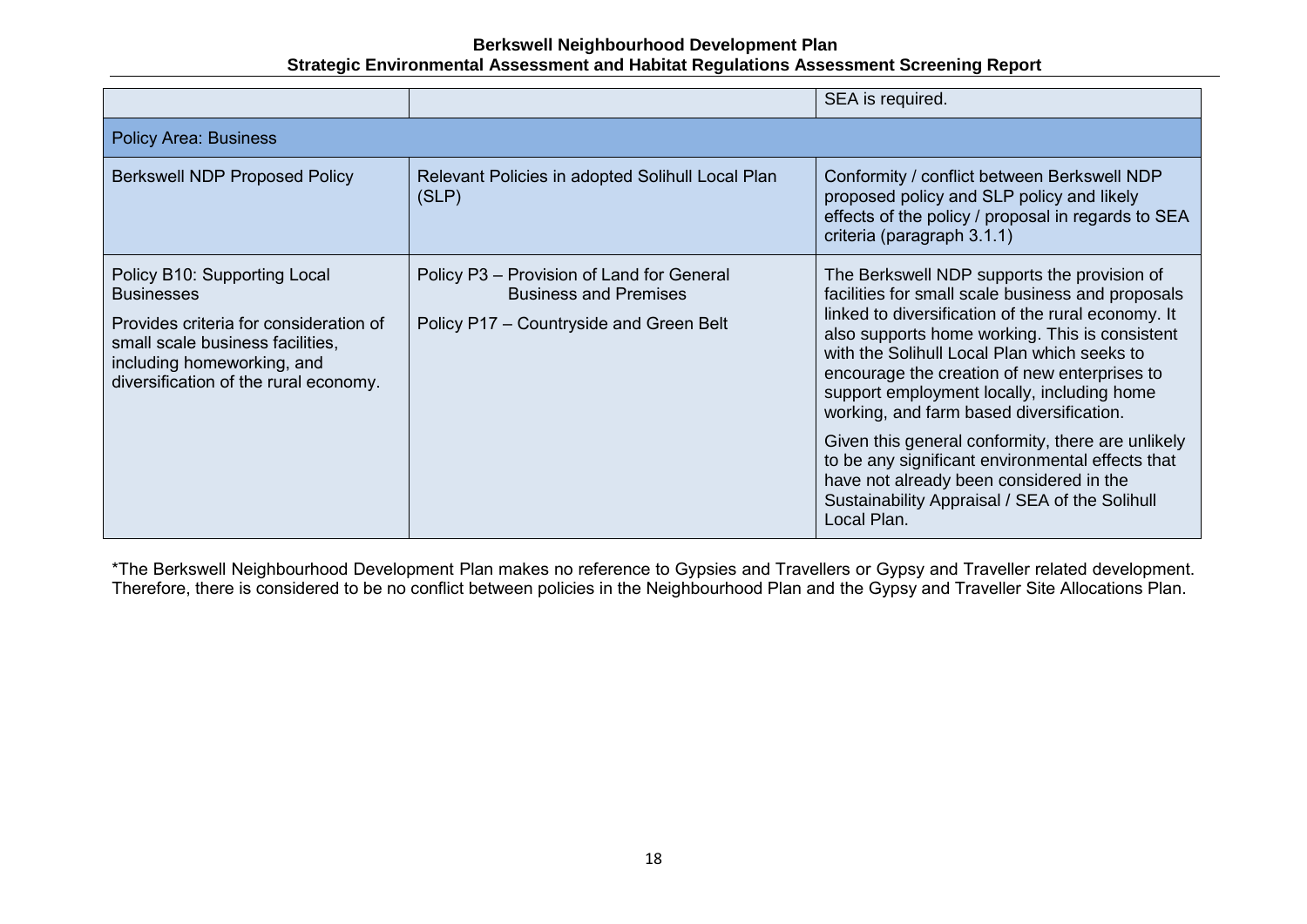#### **Appendix 2**

Extract from Solihull Metropolitan Borough Council Local Development Framework Core Strategy (now the Solihull Local Plan) Habitat Regulations Appropriate Assessment Stage 1: Further Screening report (Middlemarch Environmental Ltd – March 2012)

|                                              |                                    |                                                                                                                                                                                                                                                                                                                                  | <b>PLANS</b>                                                                                                                                                                                                                                                                                                                   | <b>SIGNIFICANCE OF EFFECTS</b> |
|----------------------------------------------|------------------------------------|----------------------------------------------------------------------------------------------------------------------------------------------------------------------------------------------------------------------------------------------------------------------------------------------------------------------------------|--------------------------------------------------------------------------------------------------------------------------------------------------------------------------------------------------------------------------------------------------------------------------------------------------------------------------------|--------------------------------|
| <b>Cannock Extension Canal</b><br><b>SAC</b> | <b>Balance of Recreational Use</b> | Potential increased use of SAC to<br>be offset by policies enhancing<br>recreational sites within Solihull<br>Borough, inc. the river and canal<br>network.                                                                                                                                                                      | None anticipated, assuming<br><b>Black Country Core Strategy</b><br>policies regarding protecting<br>and enhancement the canal<br>network are implemented and<br>adhered to.                                                                                                                                                   | <b>NLSE</b>                    |
|                                              | <b>Loss of Water Quality</b>       | No direct impacts considered likely.<br>Information from Natural England<br>indicates majority of pollution to<br>canal originates from Wyrley<br>Common and is being addressed.                                                                                                                                                 | None provided that the key<br>source of pollution of the<br>canal (Wyrley Common) is<br>addressed.                                                                                                                                                                                                                             | <b>NLSE</b>                    |
| <b>Cannock Chase SAC</b>                     | <b>Recreational Pressure</b>       | Some increased use of the site is<br>perceived, but numbers of visitors<br>from within the borough are not<br>considered likely to be significant.<br>2005 Visitor Survey indicates that<br>around 75% of visitors to the SAC<br>come from within a radius of 12<br>miles. Solihull Borough is 28.3 km<br>from the SAC boundary. | Footprint Ecology has<br>produced a Visitor Impact<br>Mitigation Strategy for the site<br>which provides avoidance<br>and mitigation measures for<br>the four local authorities that<br>overlap the SAC. Provided<br>these recommendations are<br>implemented and adhered to,<br>no in combination effects are<br>anticipated. | <b>NLSE</b>                    |
|                                              | <b>Bracken Invasion</b>            | There are no indentified pathways<br>for Core Strategy policies to<br>influence bracken invasion at this<br>SAC.                                                                                                                                                                                                                 | None anticipated.                                                                                                                                                                                                                                                                                                              | <b>NLSE</b>                    |
| Key: NLSE - No Likely Significant Effect     | <b>Hydrological Issues</b>         | Core Strategy policies will not lead<br>to any abstraction from the aquifer<br>underlying the SAC.<br><b>PSE - Possible Significant Effect</b>                                                                                                                                                                                   | None anticipated.<br><b>LSE - Likely Significant Effect</b>                                                                                                                                                                                                                                                                    | <b>NLSE</b>                    |

Table 11.1: Assessment of Individual and In Combination Effects of Core Strategy Policies on Natura 2000 Sites (continues)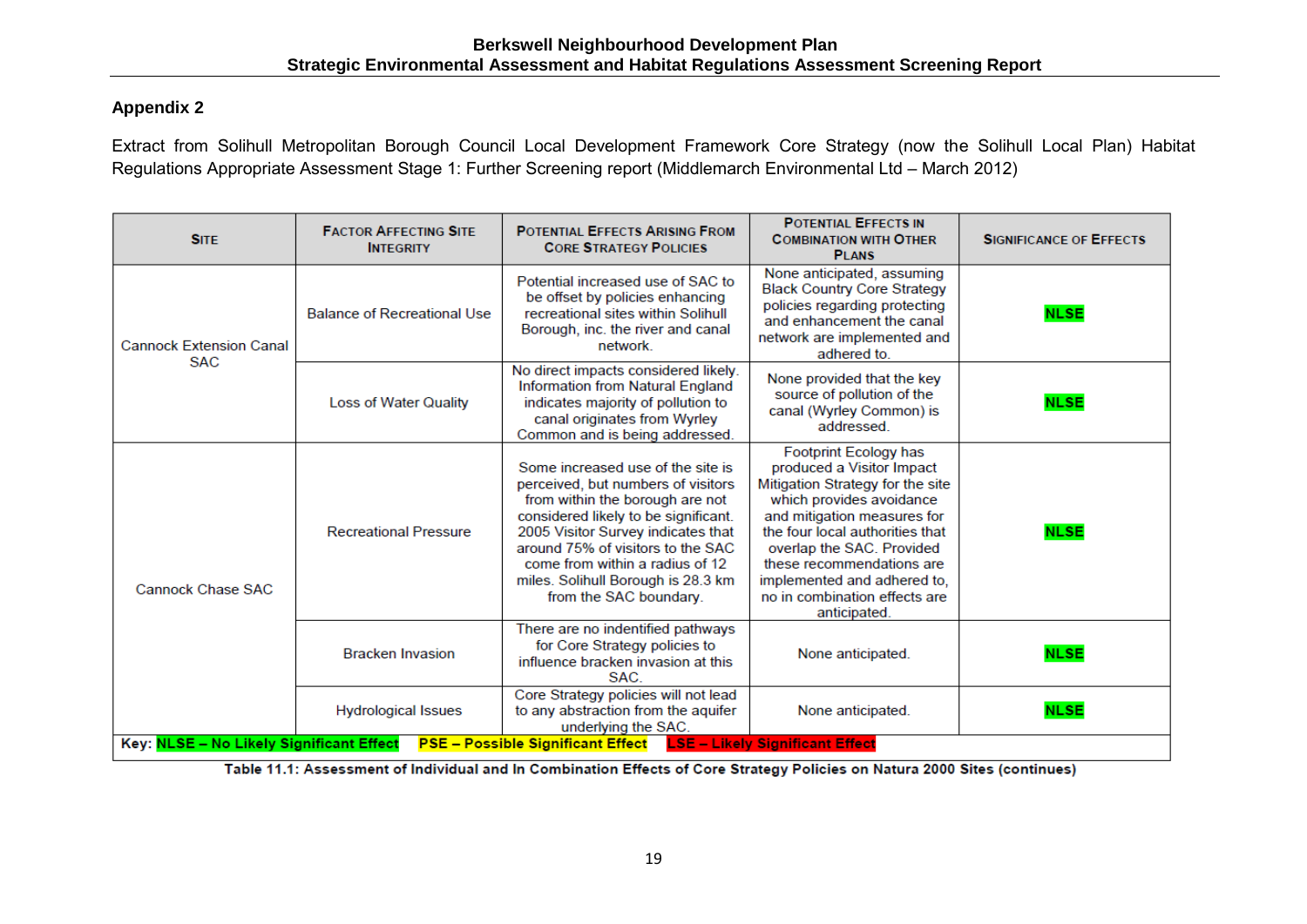| <b>SITE</b>                                                                                                   | <b>FACTOR AFFECTING SITE</b><br><b>INTEGRITY</b> | <b>POTENTIAL EFFECTS ARISING FROM</b><br><b>CORE STRATEGY POLICIES</b>                                                                                                                                                                                                                                                                                                     | <b>POTENTIAL EFFECTS IN</b><br><b>COMBINATION WITH OTHER</b><br><b>PLANS</b>                                                                                  | <b>SIGNIFICANCE OF EFFECTS</b> |  |
|---------------------------------------------------------------------------------------------------------------|--------------------------------------------------|----------------------------------------------------------------------------------------------------------------------------------------------------------------------------------------------------------------------------------------------------------------------------------------------------------------------------------------------------------------------------|---------------------------------------------------------------------------------------------------------------------------------------------------------------|--------------------------------|--|
| <b>Cannock Chase SAC</b>                                                                                      | <b>Air Pollution</b>                             | APIS data predicts that NOx<br>deposition will decrease to below<br>the maximum critical load by<br>2020, and identifies agriculture as<br>being the principal source of NOx.<br><b>Providing Core Strategy Policies</b><br>target towards sustainable<br>transport and reductions in<br>greenhouse emissions are<br>implemented, no significant<br>effects are perceived. | Provided local authorities<br>surrounding the SAC<br>implement suggested<br>avoidance and mitigation<br>measures, no in combination<br>effects are perceived. | <b>NLSE</b>                    |  |
|                                                                                                               | Lack of Replacement Deadwood                     | There are no identified pathways<br>through which Core Strategy<br>policies could impact upon the<br>availability of deadwood habitat<br>within the SAC.                                                                                                                                                                                                                   | None anticipated.                                                                                                                                             | <b>NLSE</b>                    |  |
| <b>Bredon Hill SAC</b>                                                                                        | <b>Air Pollution</b>                             | Neither the Annex I species or its<br>favoured habitat are particularly<br>vulnerable to air pollution,<br>therefore no significant effects are<br>anticipated as a result of any Core<br>Strategy policies.                                                                                                                                                               | None anticipated.                                                                                                                                             | <b>NLSE</b>                    |  |
|                                                                                                               | Non-native / Invasive Species                    | There are no identified pathways<br>through which Core Strategy<br>policies could impact upon the<br>spread of non-native/invasive<br>species.                                                                                                                                                                                                                             | None anticipated.                                                                                                                                             | <b>NLSE</b>                    |  |
| <b>Peak District Dales SAC</b>                                                                                | <b>Inappropriate Grazing</b><br>Management       | There are no identified pathways<br>through which Core Strategy<br>policies could impact upon<br>grazing management.                                                                                                                                                                                                                                                       | None anticipated.                                                                                                                                             | <b>NLSE</b>                    |  |
|                                                                                                               | <b>Drainage</b>                                  | There are no identified pathways<br>through which Core Strategy<br>policies could impact upon<br>drainage patterns.                                                                                                                                                                                                                                                        | None anticipated.                                                                                                                                             | <b>NLSE</b>                    |  |
| PSE - Possible Significant Effect LSE - Likely Significant Effect<br>Key: NLSE - No Likely Significant Effect |                                                  |                                                                                                                                                                                                                                                                                                                                                                            |                                                                                                                                                               |                                |  |

Table 11.1 (cont): Assessment of Individual and In Combination Effects of Core Strategy Policies on Natura 2000 Sites (continues)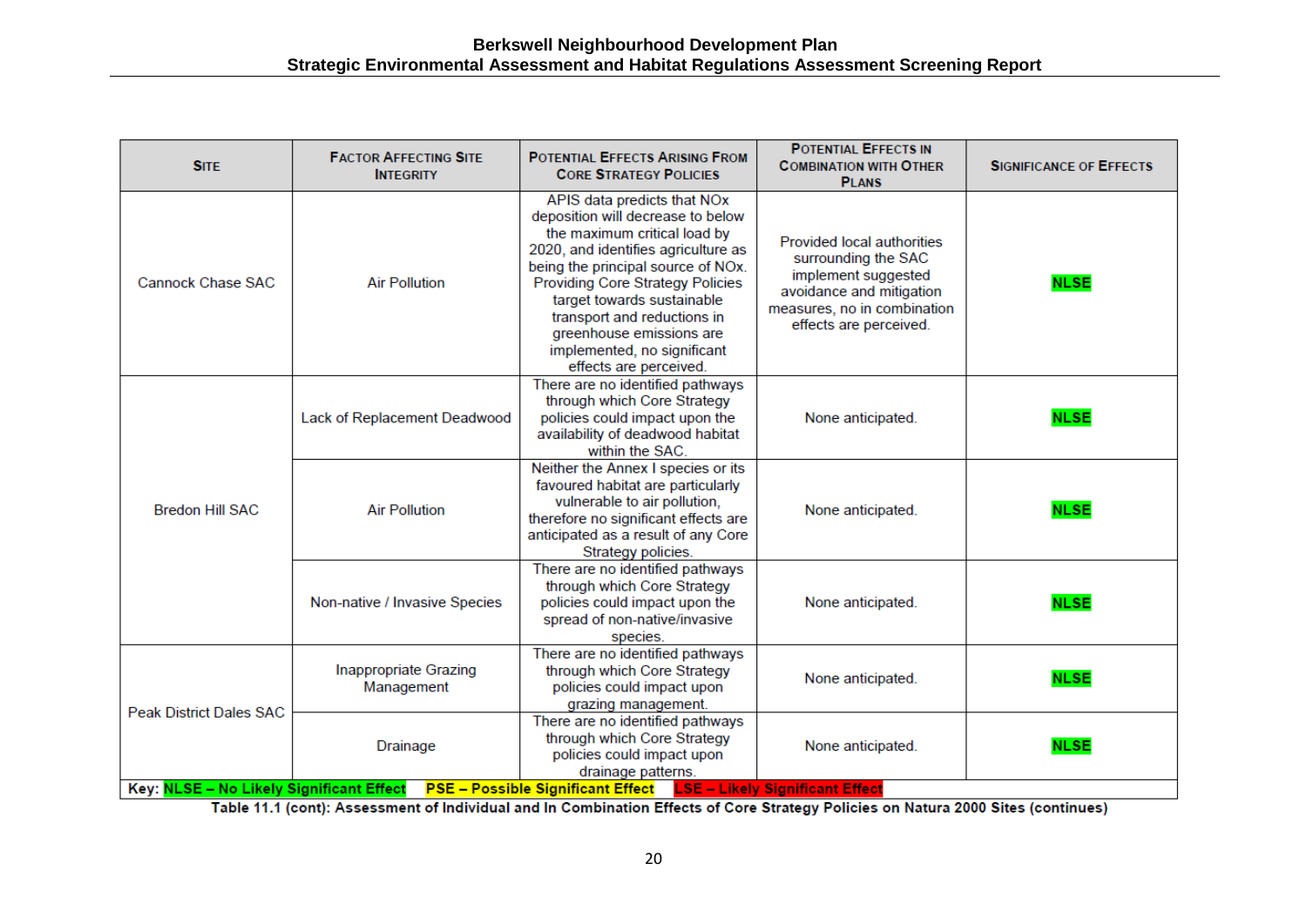| <b>SITE</b>                                                                | <b>FACTOR AFFECTING SITE</b><br><b>INTEGRITY</b>        | <b>POTENTIAL EFFECTS ARISING FROM</b><br><b>CORE STRATEGY POLICIES</b>                                                                                                                                                                                                                                                                       | <b>POTENTIAL EFFECTS IN</b><br><b>COMBINATION WITH OTHER</b><br><b>PLANS</b>                                                                                                 | <b>SIGNIFICANCE OF EFFECTS</b> |
|----------------------------------------------------------------------------|---------------------------------------------------------|----------------------------------------------------------------------------------------------------------------------------------------------------------------------------------------------------------------------------------------------------------------------------------------------------------------------------------------------|------------------------------------------------------------------------------------------------------------------------------------------------------------------------------|--------------------------------|
| <b>Peak District Dales SAC</b><br>Key: NLSE - No Likely Significant Effect | <b>Dust Arising from Nearby</b><br>Quarrying            | There are no identified pathways<br>through which Core Strategy<br>policies could impact upon<br>quarrying in proximity to the SAC.                                                                                                                                                                                                          | None anticipated.                                                                                                                                                            | <b>NLSE</b>                    |
|                                                                            | Impacts on Freshwater from<br><b>Fishery Activities</b> | There are no identified pathways<br>through which Core Strategy<br>policies could impact upon fishery<br>management within the SAC.                                                                                                                                                                                                          | None anticipated.                                                                                                                                                            | <b>NLSE</b>                    |
|                                                                            | <b>Recreational Pressure</b>                            | This effect is not considered to be<br>a key vulnerability by JNCC. The<br>majority of component SSSIs are<br>publically accessible, however<br>given the large distance between<br>the site and Solihull Borough and<br>the proportion of daily visitors<br>likely to emanate from the<br>borough, no significant effects are<br>perceived. | Provided avoidance and<br>mitigation proposals<br>suggested for those boroughs<br>in proximity to the SAC are<br>implemented, no in<br>combination effects are<br>perceived. | <b>NLSE</b>                    |
|                                                                            | Impacts to Woodlands                                    | The woodlands within the SAC<br>are vulnerable to factors including<br>mineral extraction, neglect and<br>invasion by invasive species.<br>There are no identified pathways<br>through which Core Strategy<br>policies could impact upon any of<br>these factors.                                                                            | None anticipated.                                                                                                                                                            | <b>NLSE</b>                    |
|                                                                            | Dominance and Regeneration of<br>Sycamore               | There are no identified pathways<br>through which Core Strategy<br>policies could impact upon<br>sycamore regeneration within the<br>SAC.<br><b>PSE - Possible Significant Effect</b>                                                                                                                                                        | None anticipated.<br><b>LSE - Likely Significant Effect</b>                                                                                                                  | <b>NLSE</b>                    |

Table 11.1 (cont): Assessment of Individual and In Combination Effects of Core Strategy Policies on Natura 2000 Sites (continues)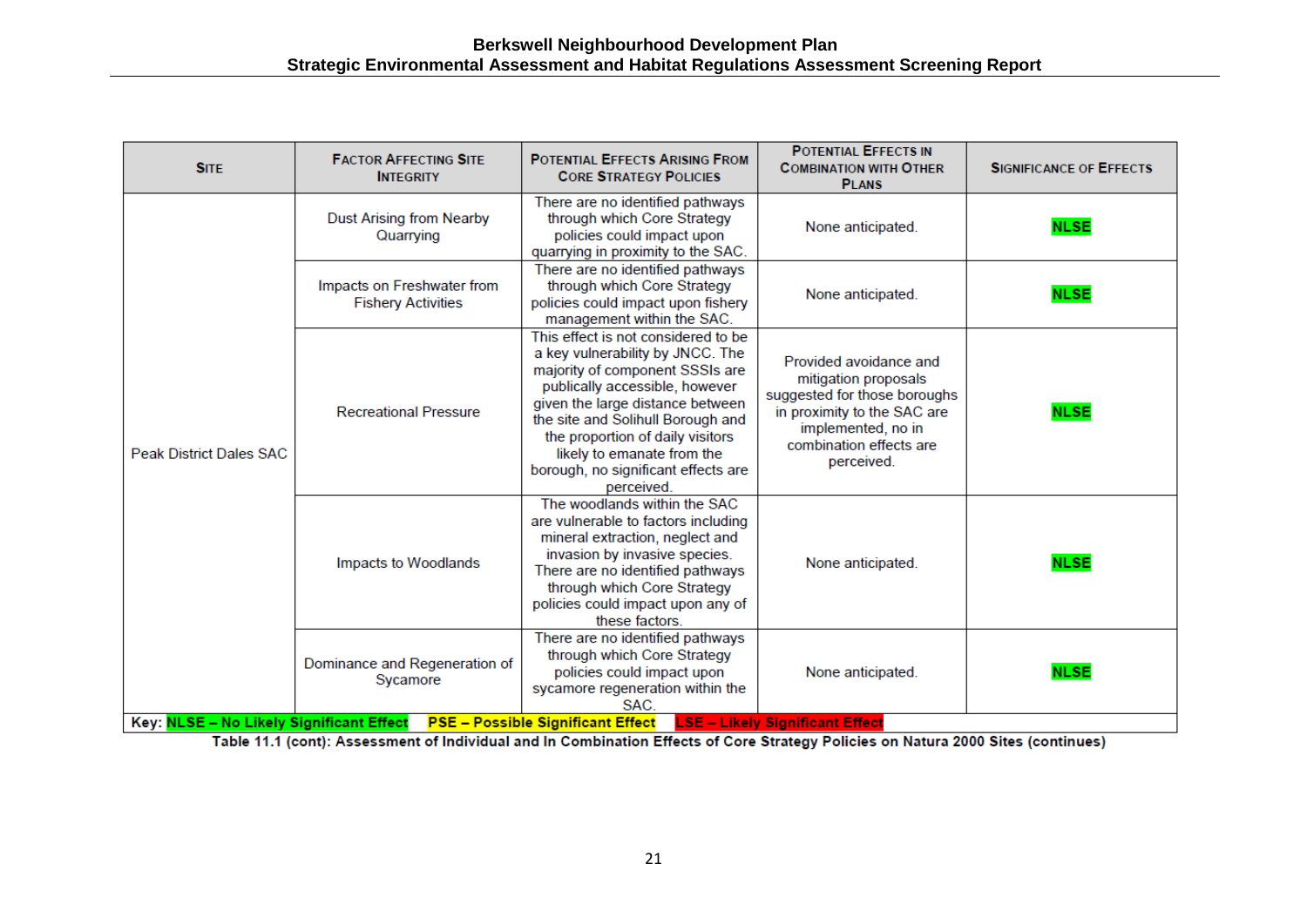| <b>SITE</b>                              | <b>FACTOR AFFECTING SITE</b><br><b>INTEGRITY</b> | <b>POTENTIAL EFFECTS ARISING FROM</b><br><b>CORE STRATEGY POLICIES</b>                                                                                                                                                                                                                                                                                                                                                                                                                                                                                                                                                                                                                                                                                                                                                                                                                                                                   | <b>POTENTIAL EFFECTS IN</b><br><b>COMBINATION WITH OTHER</b><br><b>PLANS</b>                                                                                                                                                                  | <b>SIGNIFICANCE OF EFFECTS</b> |
|------------------------------------------|--------------------------------------------------|------------------------------------------------------------------------------------------------------------------------------------------------------------------------------------------------------------------------------------------------------------------------------------------------------------------------------------------------------------------------------------------------------------------------------------------------------------------------------------------------------------------------------------------------------------------------------------------------------------------------------------------------------------------------------------------------------------------------------------------------------------------------------------------------------------------------------------------------------------------------------------------------------------------------------------------|-----------------------------------------------------------------------------------------------------------------------------------------------------------------------------------------------------------------------------------------------|--------------------------------|
| <b>Peak District Dales SAC</b>           | <b>Air Pollution</b>                             | This effect is not considered to be<br>a key vulnerability by JNCC.<br>NOx deposition levels throughout<br>the SAC are already significantly<br>above maximum critical loads,<br>however data provided by APIS<br>indicates that agriculture is by far<br>the largest source. The Core<br>Strategy policies will not<br>contribute to emissions arising<br>from agriculture in proximity to the<br>SAC.<br>The key zone of influence for<br>pollution arising from road traffic<br>is a corridor of 200 m either side<br>of a roadway. As such the<br>majority of pollution arising from<br>increased car use will be<br>concentrated within the borough,<br>and will be offset to some extent<br>by policies targeted towards<br>sustainable transport and<br>greenhouse gas reduction.<br>Due to the large intervening<br>distance the Core Strategy is not<br>likely to have a significant effect of<br>air pollution within the SAC. | Provided that monitoring,<br>avoidance and mitigation<br>proposals recommended in<br>the Derbyshire Dales and<br><b>High Peak Core Strategy</b><br>Appropriate Assessment are<br>adhered to, not in<br>combinations effects are<br>perceived. | <b>NLSE</b>                    |
| Key: NLSE - No Likely Significant Effect |                                                  | <b>PSE – Possible Significant Effect</b>                                                                                                                                                                                                                                                                                                                                                                                                                                                                                                                                                                                                                                                                                                                                                                                                                                                                                                 | <b>LSE - Likely Significant Effect</b>                                                                                                                                                                                                        |                                |

Table 11.1 (cont): Assessment of Individual and In Combination Effects of Core Strategy Policies on Natura 2000 Site